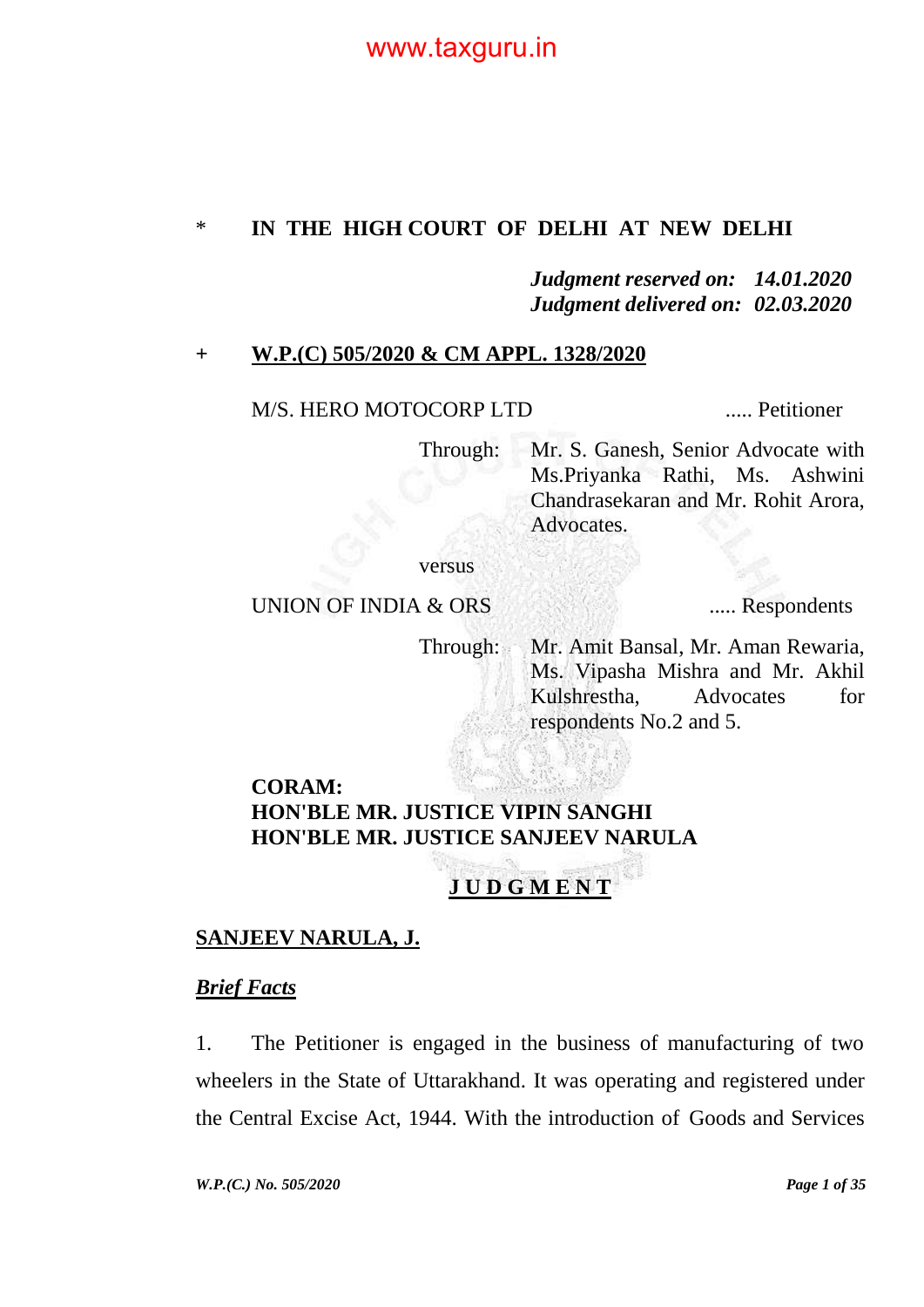Tax ("GST") w.e.f. 01.07.2017, it now has registration under the said Central and State GST Acts.

2. In the year 2002, special packages of incentives were announced to promote industrial development in the State of Uttarakhand. In pursuance thereto, the  $1<sup>st</sup>$  Respondent- Union of India through the  $4<sup>th</sup>$  Respondent-Ministry of Commerce & Industry issued an Office Memorandum dated 07.01.2003, detailing the package of incentives. The fiscal incentive provided under the memorandum included 100% *ab inito* Central Excise Duty Exemption to new industrial units for a period of 10 years from the date of commencement of commercial production. The relevant extract of Office Memorandum/Policy read as under:

*"3.1 Fiscal Incentives to new Industrial Units and to existing units on their substantial expansion:*

*(1) New industrial units and existing industrial units on their substantial expansion as defined, set up in Growth Centres, Industrial Infrastructure Development Centres (IIDCs), Industrial Estates, Export Processing Zones, Theme Parks (Food Processing Parks, Software Technology Parks, etc.) as stated in Annexure-I and other areas as notified from time to time by the Central Government, are entitled to:*

*(a) 100% (hundred percent) outright excise duty exemption for a period of 10 years from the date of commencement of commercial production.*

*(b) 100% income tax exemption for initial period of five years and thereafter 30% for companies and 25% for other than companies for a further period of five years for the entire states of Uttaranchal and Himachal Pradesh from the date of commencement of commercial production.*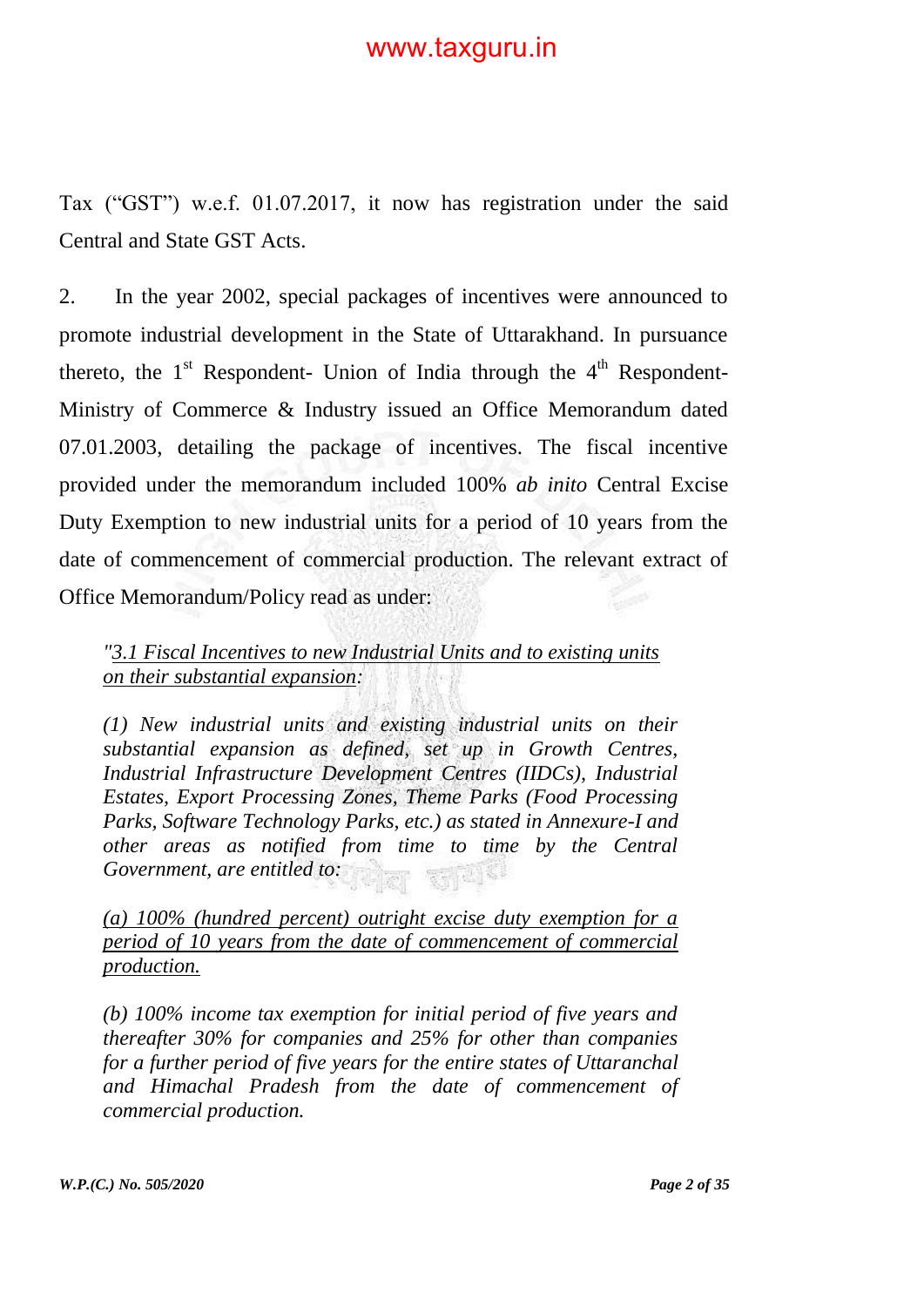*(II) All New Industries in the notified location would be eligible for capital investment subsidy @ 15% of their investment in plant & machinery, subject to a ceiling of Rs. 30 lakh. The existing units will also be entitled to this subsidy on their substantial expansion, as defined.*

*(III) Thrust Sector Industries as mentioned in Annexure-II are entitled to similar concessions as mentioned in para 3 (I) & (II) above in the entire state of Uttarakhand and Himachal Pradesh without any area restrictions."*

3. In line with the objective of the above noted memorandum and in order to implement the incentive scheme, the Central government, on being satisfied that it is necessary in the public interest, issued Notification No. 50/2003- C.E, dated 10.06.2003 (hereinafter referred to as *"exemption notification*") in exercise of powers conferred by sub-section (1) of Section 5A of the Central Excise Act, 1944 (1 of 1944) read with sub-section (3) of Section 3 of the Additional Duties of Excise (Goods of Special Importance) Act, 1957 (58 of 1957) and sub-section (3) of Section 3 of the Additional Duties of Excise (Textiles and Textile Articles) Act, 1978 (40 of 1978). This notification exempted certain goods from whole of the duty of excise, or additional duty of excise, as the case may be, leviable thereon under any of the said Acts, in respect of certain industrial units located in the State of Uttarakhand (earlier Uttaranchal) and Himachal Pradesh. The notification also provided that the exemption shall apply to industrial units for a period not exceeding 10 years from the date of publication of notification in the Official Gazette or from the date of commencement of commercial production, whichever is later.

4. Since the Petitioner"s unit qualified for exemption under the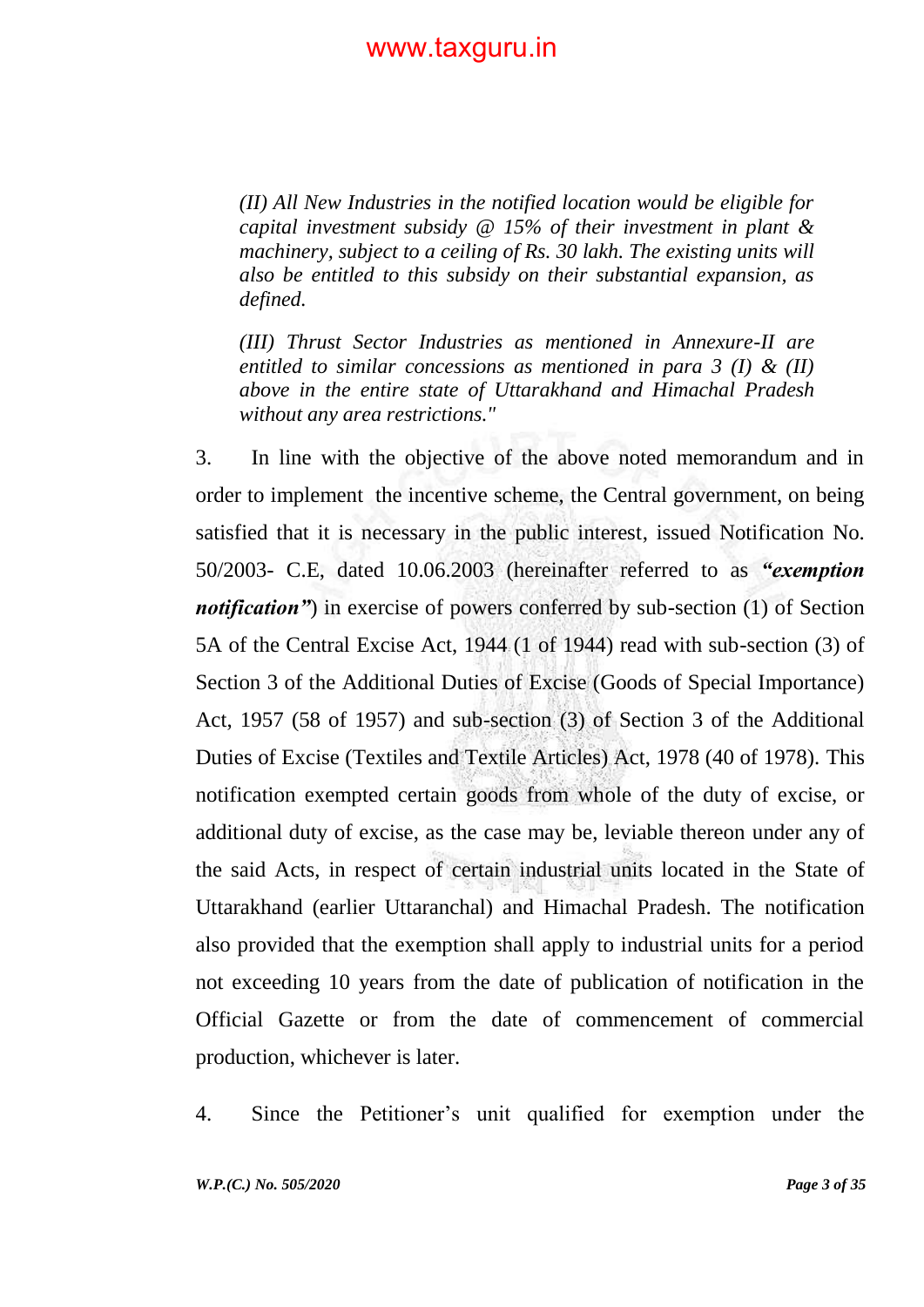aforementioned notification, it established a new industrial unit for manufacture of motor vehicles at Haridwar, Uttarakhand and commenced commercial production in its industrial unit from 07.04.2008 and continued to avail the benefits of the exemption notification till 01.07.2017.

5. Then, the Constitution  $101<sup>st</sup>$  Amendment Act, 2016 was enacted by the Parliament to introduce the Goods and Services Tax. The said Act conferred concurrent taxing powers on the Union as well as the States including the Union Territories. In this regard, Article 246A was inserted, making a special provision with respect to levy of GST, by both the Union as well as the States. Article 269A was inserted to provide for levy of IGST on inter-state transactions exclusively by the Union. Post the aforesaid constitutional amendments, the GST and the IGST Act were enacted by the Parliament and the SGST Acts were enacted by various State legislatures for their respective States for the levy of the GST.

6. Petitioner migrated under the new GST regime and is now required to pay CGST and IGST under the provisions of the Goods and Services Tax (GST) regime in respect of intra-state, and also inter-state supplies made from the Uttarakhand unit. Immediately thereafter, CGST rules came into force on 18.07.2017 and Notification No. 21/2017-CE was issued by Respondent No.1 rescinding the various area-based exemption notifications, including the exemption notification no. 50/2003-CE with effect from 01.07.2017. Due to the rescission of the exemption notification, the beneficial incentives granted to the petitioner, ceased to continue w.e.f. 01.07.2017.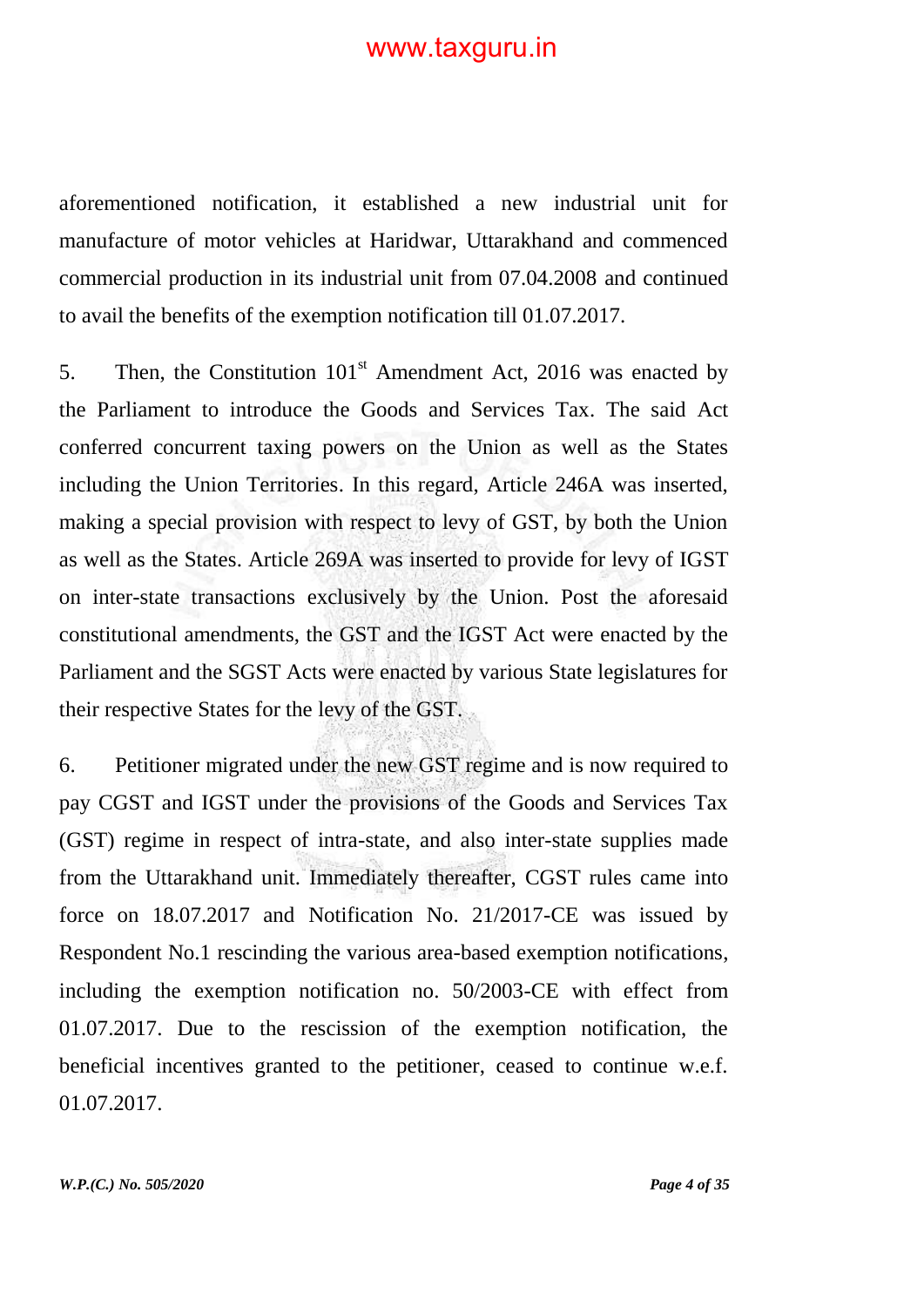7. Since the withdrawal of the exemption notifications caused financial hardships, the negative impact thereof was discussed in the second GST Council meeting held on 30.09.2016, and Respondent No.1- Union of India in recognition of the hardships faced by the industries and conforming to the recommendations of the GST Council, decided that it would provide budgetary support to the eligible units for the residual exemption period by way of part reimbursement of GST, paid by the unit, limited to the Central Government"s share of CGST and/or IGST retained after devolution of a part of these taxes to the States. Accordingly, in consonance with the recommendations of the GST Council, on 05.10.2017, the Central Government notified the Budgetary Support Scheme providing reimbursements of Central Government's share of the cash component of CGST and IGST i.e. 58% of CGST and 29% of IGST, in lieu of exemption provided under the exemption notification.

8. In these circumstances, the Petitioner has preferred the present writ petition before us under Article 226 of the Constitution of India to seek a direction to Respondent No. 1 to grant **"***complete exemption by way of reimbursement of the amount of Central Goods and Services Tax (CGST) and Integrated Goods and Services Tax (IGST) for the residual period of exemption notification"* dated 10.06.2003, that granted 100% exemption on excise duty and adherence of Industrial Policy.

### *Submissions on behalf of the Petitioner*

9. We have heard the learned counsels for the parties at length at the admission stage itself. Mr. S. Ganesh, learned senior counsel for the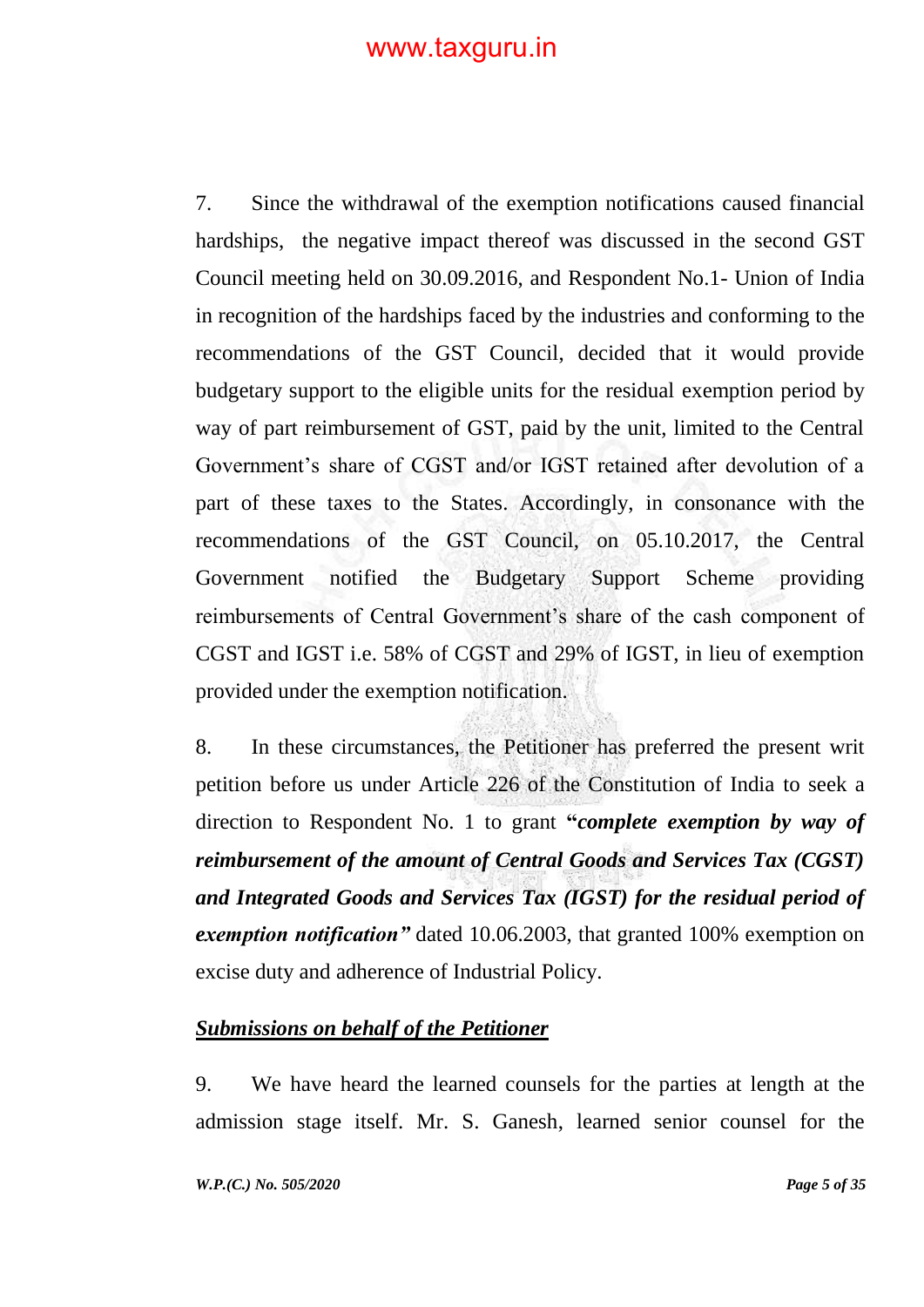Petitioner argues that the action taken pursuant to the promise made by the Government, manifested vide the policy contained in the notification dated 07.01.2003, followed by the exemptions provided by the exemption notification, confers a vested right in favour of the Petitioner. He elucidated that the object of the afore-noted policy decision and exemption notification was to grant incentive for promoting investment and industrial development in the State of Uttarakhand by granting complete exemption from excise duty for a period of 10 years from the date of commencement of commercial production. This is evident from the Office Memorandum No. 1(10)/2001- NER dated 07.01.2003 issued by Respondent No. 1 which provides that the new industrial units and existing industrial units on their substantial expansion, as defined, are entitled to 100% outright excise duty exemption *"for a period of 10 years from the date of commencement of commercial production"*. He argues that, even though the said exemption notification uses the words "*for a period not exceeding 10 years*", the period of exemption has to be understood in line with the office memorandum/ policy statement. He submits even though the GST enactments have taken the place of, *inter alia*, Central Excise laws with effect from 01.07.2017, the burden of GST should have been relieved for the residual balance of the period of 10 years, i.e, the benefit of the exemption notification should have been available to the petitioner till 06.04.2018. Mr. Ganesh has placed reliance on the decision of the Supreme Court in *State of Bihar and Ors. Vs. Supraphat Steel and Ors.*, (1999) 1 SCC 31, to advance his submission that the exemption notification was issued by the Government to carry out the objectives of the policy decisions taken in the industrial policy itself, and in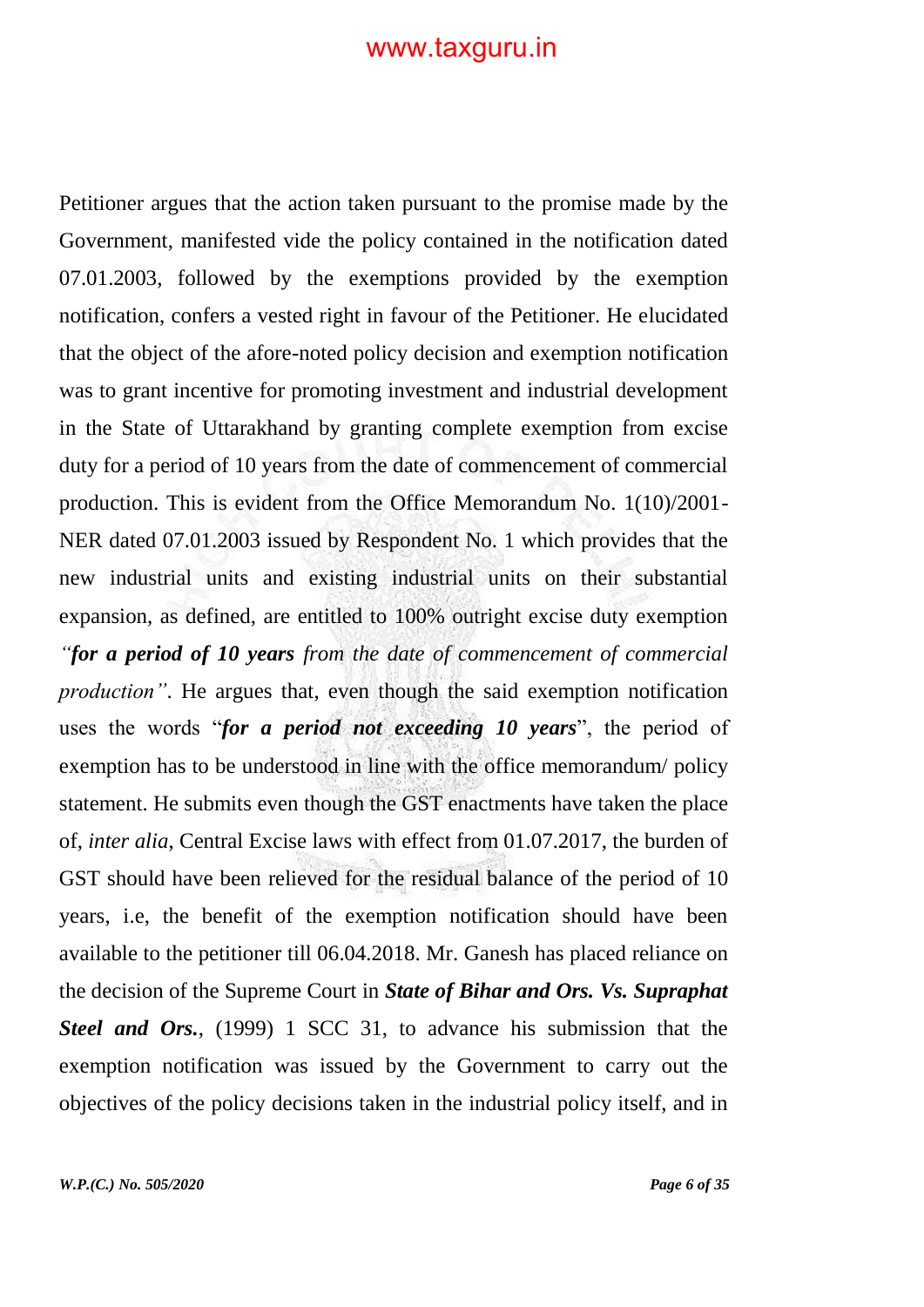case the notification is found to be repugnant to the industrial policy declared in a government resolution, then the said notification must be held to be bad to that extent, meaning thereby, that the declared policy decision would take precedence over the statutory exemption notification.

10. Mr. Ganesh also placed strong reliance upon the judgment of the Supreme Court in *Manuelsons Hotels Private limited Vs. State of Kerala and Ors.,* (2016) 6 SCC 766*,* to advance his submission on the principle of promissory estoppel. He argued that where the Government holds out a promise which has been acted upon, subject to certain restrictions, such as overriding public interest, the government cannot resile from such promise and it will have to adhere to the doctrine of "Promissory Estoppel". In this perspective, he also relied upon the recent judgment of the High Court of Bombay in the case of *K.M Refineries and Infraspace (P) Ltd. Vs. State of Maharashtra*, 2019 SCC OnLine Bom 1485, wherein the Court held that the reduction under the Incentive Scheme – in the name of new policy of GST, was clearly not permissible and the Incentive Scheme that was in operation on the date of issuance of Eligibility Certificate would have to be enforced against the State. It was held that the State should modify the Incentive Scheme in such a way that it is consistent with the new tax structure and does not result in reducing or restricting the benefits which have been conferred upon an industrial unit, like that of the Petitioner, under the Incentive Scheme.

11. Mr. Ganesh also argued that in the previous tax regime, the exempted taxes were in respect of Central Indirect Taxes. Therefore, the first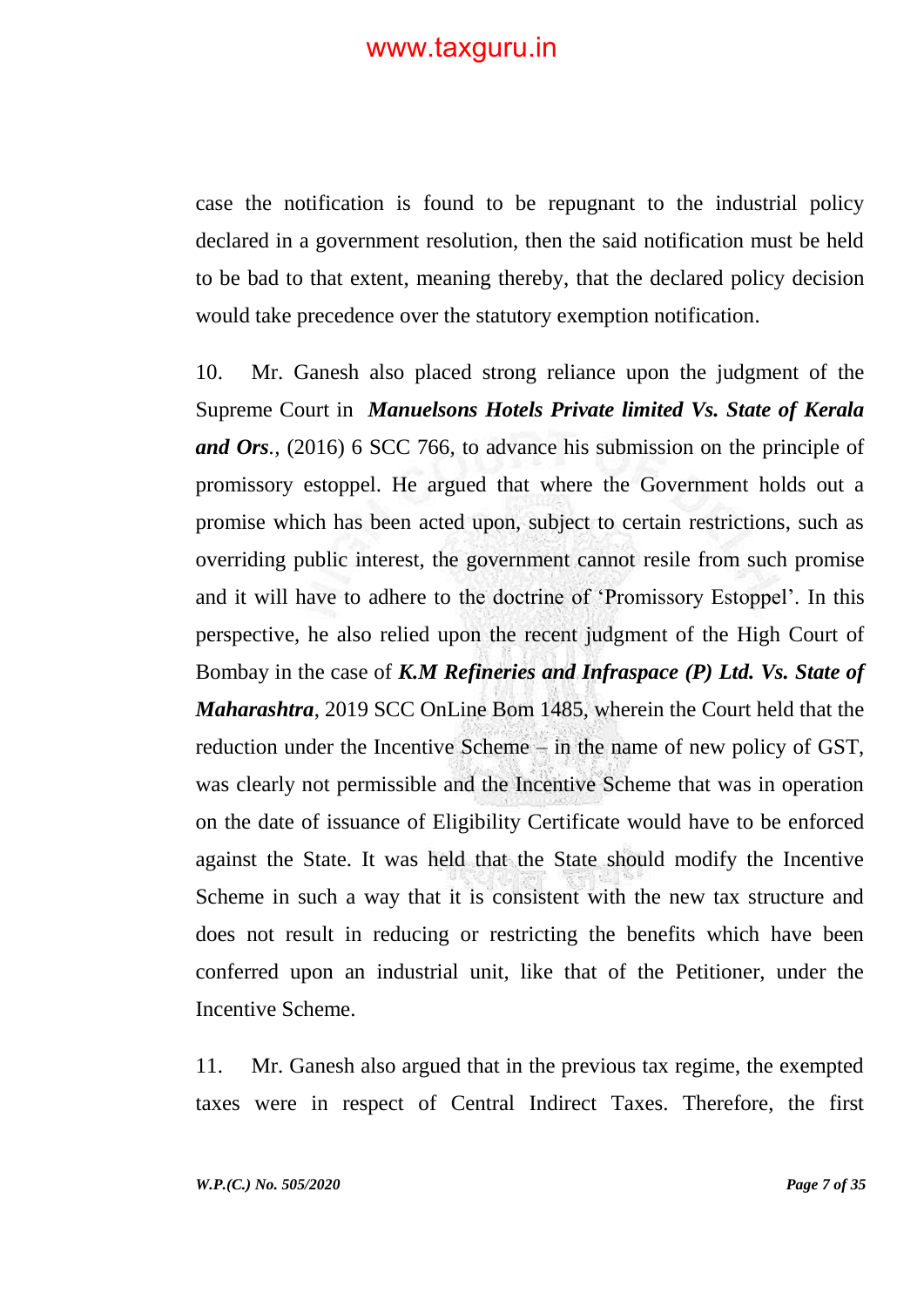Respondent should have either granted total exemption from CGST and IGST in exercise of its statutory powers under the respective charging Acts or, alternatively, grant full budgetary support instead of limiting it to 58% of the cash payments of CGST and 29% of IGST paid to industrial Units. He argued that the rationale behind the aforesaid limited budgetary support being the devolution of taxes on goods and services to the States as per the recommendation of the 14<sup>th</sup> Finance Commission, is totally irrelevant and an immaterial consideration. This aspect is of no consequence or relevance to the assesee, who pays the entire amount of tax to the Central Government. The first Respondent has an obligation to issue the exemption notification under the relevant provisions of the Acts.

#### *Submissions on behalf of the Respondent*

12. Mr. Amit Bansal, learned counsel on behalf of the Respondent has countered these submissions and defended the withdrawal of the exemption notification and introduction of the limited budgetary support. He argued that the first contention of the petitioner that the policy will override the exemption notification is not correct, as the words of the notification are clear in providing that the said exemption will be granted **"***for a period not exceeding 10 years***"**, and therefore, the exemption could be provided for a maximum period of 10 years i.e. it could be lesser than 10 years. In view of the above, there is no bar in suspending the exemption before a period of 10 years has expired in respect of a particular beneficiary. He further submits that the Office Memorandum dated 07.01.2003 relied on by the petitioner was meant for internal communication, and was not released in the public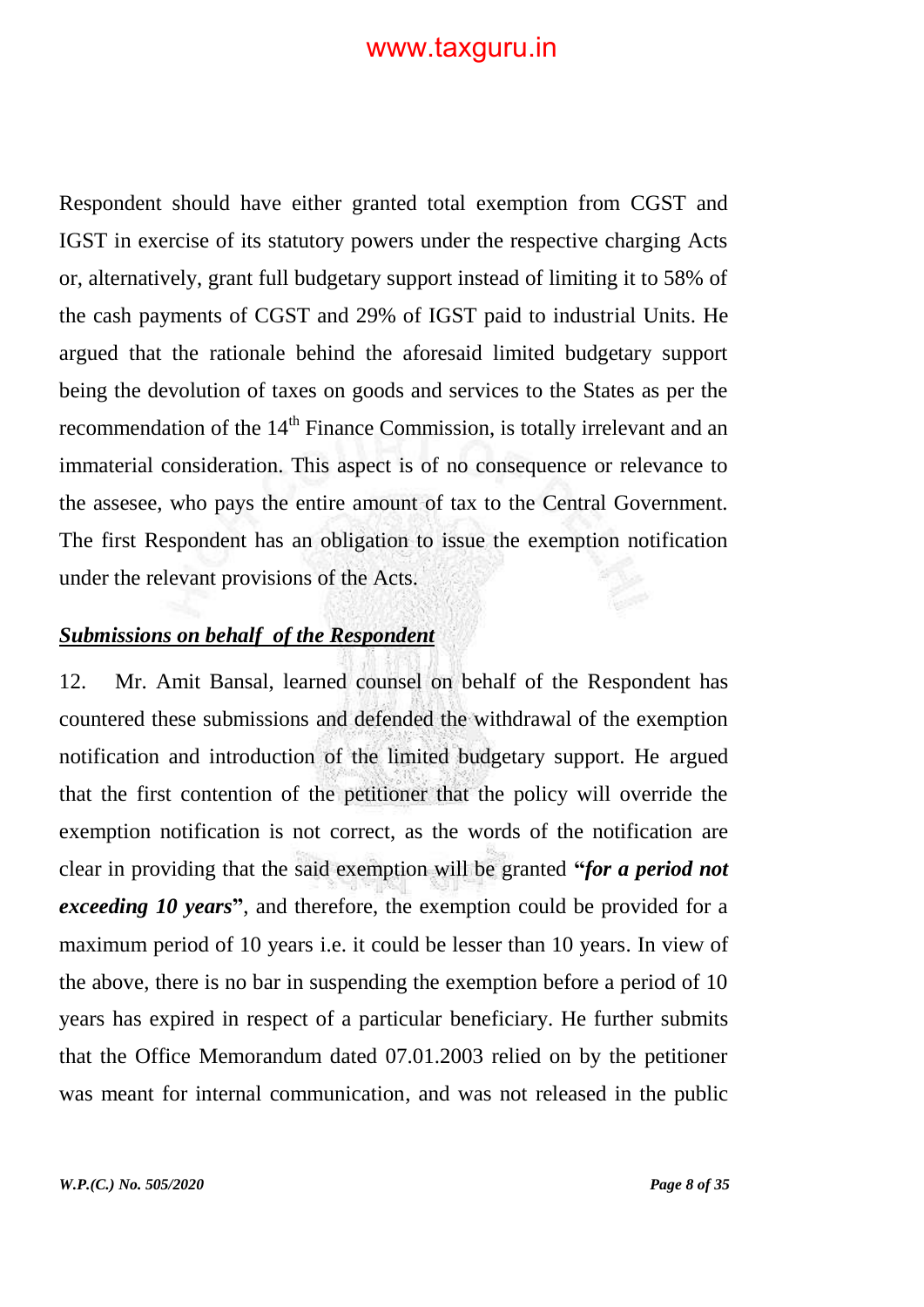domain.

13. According to Mr. Bansal, the decision of the Court in the case of *K.M Refineries* (supra) cannot be applied to the facts of the present case as the said decision was qua an executive order, whereas, in the present case, Petitioner is espousing the principle of promissory estoppel qua a legislative Act. In support of this submission, Mr. Bansal has further drawn the attention of the Court to the proviso to section 174 (2) (c) of the CGST Act. He contends that the Notification No. 21/2017-CE dated 18.07.2017 whereby the said exemption notification was rescinded, has not been challenged by the Petitioner, and therefore, in view of these circumstances, the concession grated by the exemption notification cannot be claimed as a vested right in the light of proviso to Section 174(2) (c) of the CGST Act.

#### *Discussion and Decision*

14. We have heard the submissions of the learned counsels and given our due consideration to the matter. The Petitioner had acted upon the assurance given by the Respondent and incurred liability by mobilizing resources and making substantial investments which, in turn, led to economic growth and development in the State of Uttarakhand. Now, with the change in the indirect tax laws, Petitioner's submission is that State could not resile from the promise or alter its position, and withdraw the exemptions which would negatively impact the financial position of the Petitioner. Petitioner wants this court to hold the first Respondent to the promise it had demonstrably made by way of the exemption notification. The central question that arises for our consideration in the present petition is as to whether the Respondents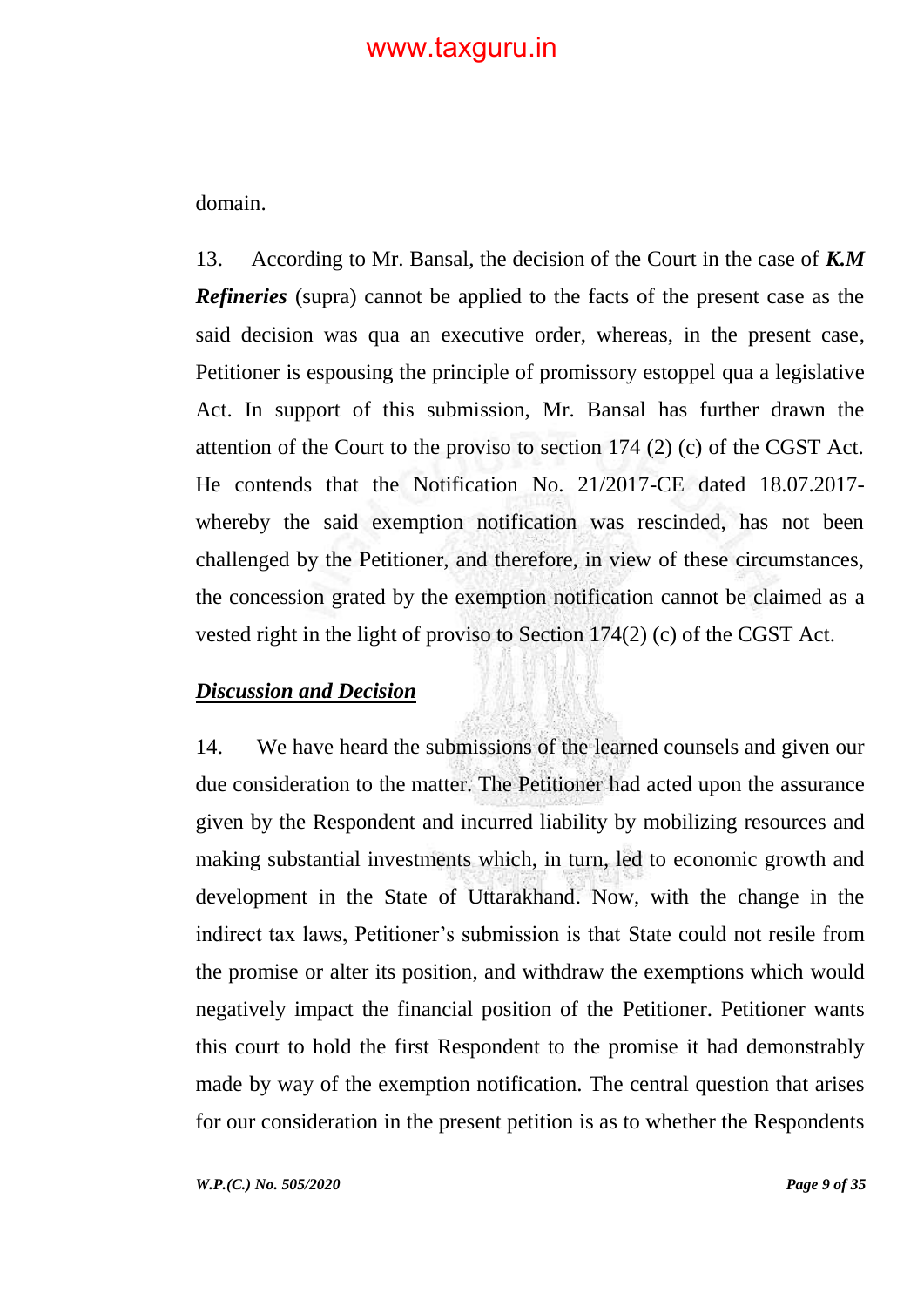can be compelled to grant exemption from payment of GST and IGST to the petitioner w.e.f from 1.07.2017 for the balance residual period of 10 years.

15. The mainstay of Petitioner"s claim is the exemption notification dated 10.06.2003 whereby the Central Government granted exemptions from the payment of Central Excise Duty for a period of 10 years to the units in the State of Uttarakhand. Indisputably, the said exemption notification was under the Central Excise Act, 1944. With the coming in force of the GST regime, the Central Excise Act, 1944 itself has been repealed. For that matter, the entire indirect tax structure has been overhauled. Thus, the right to exemption, pitched by the Petitioner as a "vested right" can be meaningfully appreciated only if we understand the changes introduced with the advent of the GST laws. This would also help us understand if the Petitioner has indeed suffered a setback, as it has presented before us.

16. Having regard to the Constitutional Scheme with regard to the tax structure that existed in the country prior to the promulgation of the CGST and the IGST Acts, the same did not provide for any concurrent taxing powers to the Union as well as the States. The powers of both the governments under the Union list and State list were clearly delineated. Therefore, in order to introduce goods and services tax, the amendments to the Constitution of India were inevitably required, with the aim of conferring simultaneous powers on the Parliament as well as the State Legislature, including every Union Territory, to make laws for levying Goods and Services Tax on transaction of supply of goods, and services, or both. Thus, the genesis of the GST is the  $101<sup>st</sup>$  Constitution Amendment,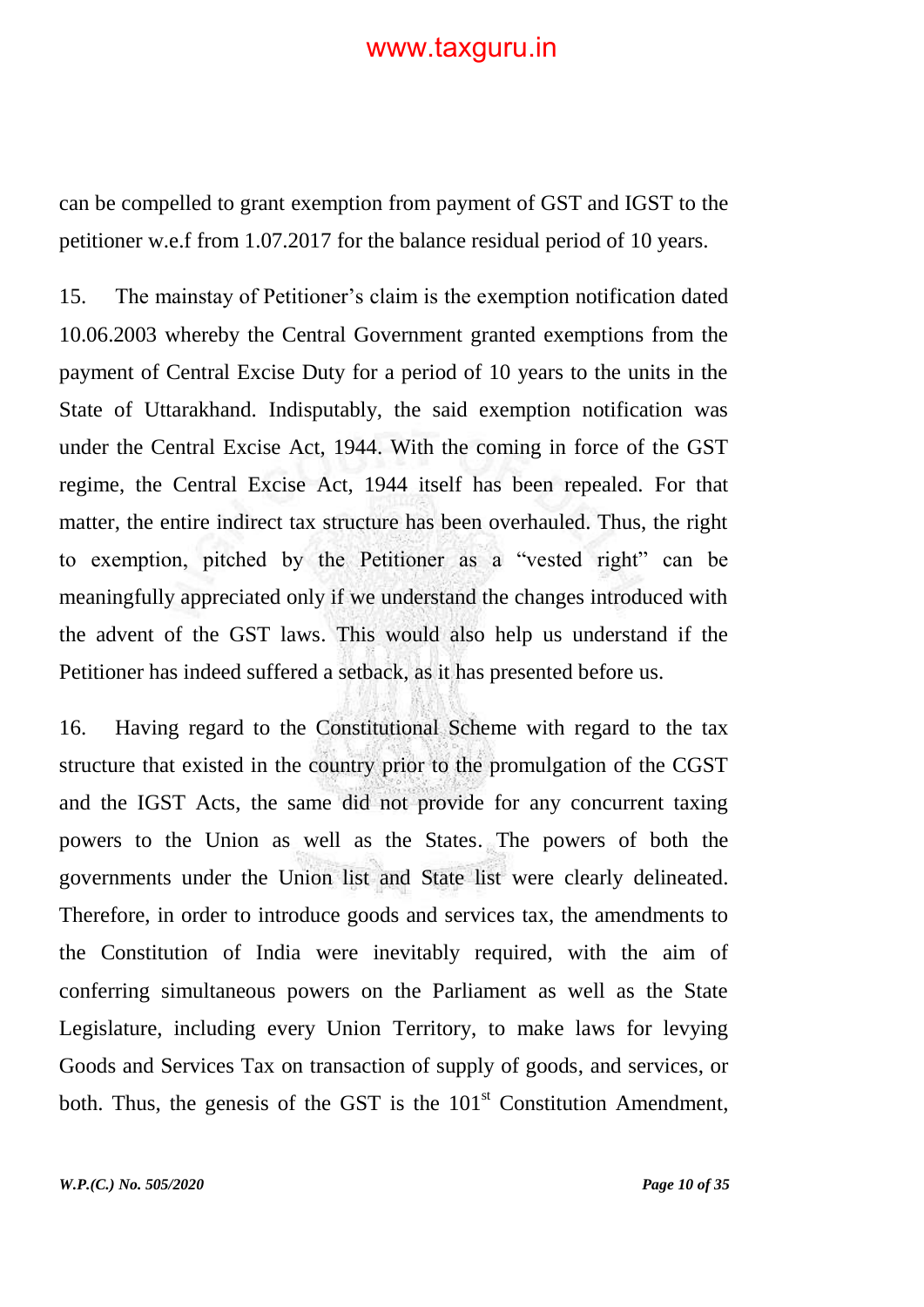through which several amendments were introduced in the Constitution of India. In this regard, the 2014 Amendment Bill proposed insertion of new provisions i.e. Article 246A in the Constitution. The statement of objectives and reasons laid down the rationale behind the introduction of said provision in the following words:

*"The Constitution is proposed to be amended to introduce the goods and services tax for conferring concurrent taxing powers on the Union as well as the States including Union territory with Legislature to make laws for levying goods and services tax on every transaction of supply of goods or services or both. The goods and services tax shall replace a number of indirect taxes being levied by the Union and the State Governments and is intended to remove cascading effect of taxes and provide for a common national market for goods and services. The proposed Central and State goods and services tax will be levied on all transactions involving supply of goods and services, except those which are kept out of the purview of the goods and services tax."*

17. Article 246A empowered both Centre and State to legislate and introduce the goods and services tax. Another crucial amendment is the insertion of Article 269A which fundamentally alters the scheme of "Finance" provided in Chapter –I of part –XXII of the Constitution. This is in fact, linked to Clause (2) of 246A and provides for levy and collection of tax in the course of inter-state trade and its appropriation between the Union and States. After the amendment of the Constitution, and along the lines of the recommendation of the GST Council, the Parliament in exercise of the powers conferred under the newly introduced articles, enacted the Central Goods and Services Goods Act, 2017, Union Territories Goods and Service Tax, Act, 2017 and Integrated Goods and Services Act, 2017. Likewise,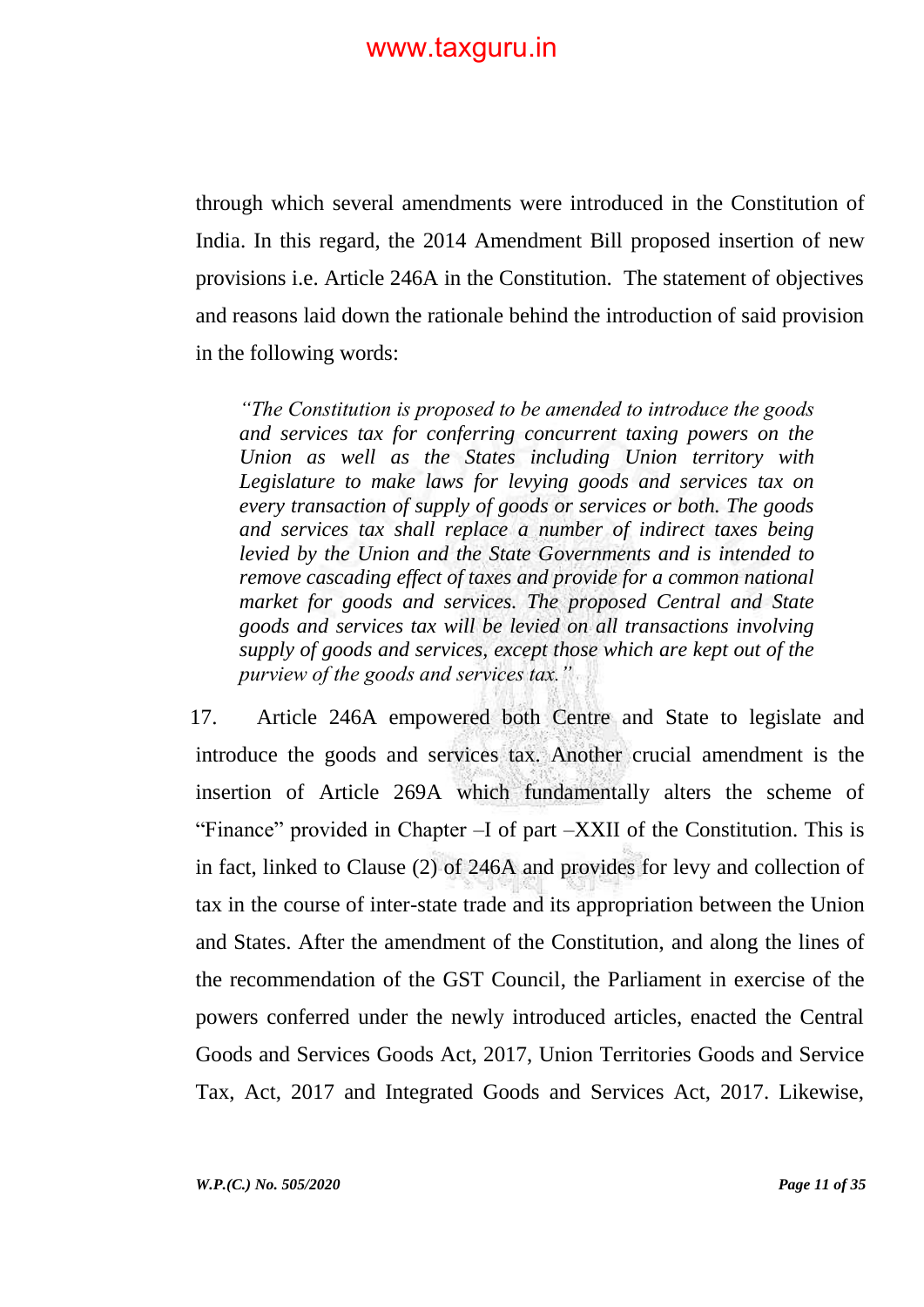exercising powers under Clause (1) of Article 246A of the Constitution, the State Legislatures also enacted their respective State Goods and Service Tax Legislations. Thus, Article 246A can be termed as the most significant amendment carried out by the Constitutional Amendment Act, as a result whereof, now both Parliament and State legislatures are competent to concurrently legislate with respect to Goods and Services Tax. The dual GST structure which empowers the Centre and the States to levy and collect taxes through appropriate legislations is in conformity with the constitutional schemes.

18. Under the new taxing scheme, various central indirect taxes including the Central Excise Duty and several State indirect taxes have been subsumed in GST. It is a destination-based tax, - i.e. Goods and Services are taxed at the point where they are consumed, and not at the point of origin. Under GST law, the place of supply of goods and services assumes significance. There are several noticeable differences between the GST regime and the previous one pertaining to levies, taxes, exemptions etc. Once such area is the "exemptions". The Legislature has sought to prune the exemptions that were provided by the Government in the previous regime. The GST predicates on the fact that there would be minimum exemptions. This was necessary in order to ensure that cascading of taxes is minimized and there is seamless transfer of the Input Tax Credit, which is one of the main cornerstones of the GST law. In this changed scenario, the Parliament being conscious of the exemptions that were granted as incentives against investments through a notification, while repealing the earlier legislations, specifically provided that such incentives shall not continue as privileges, if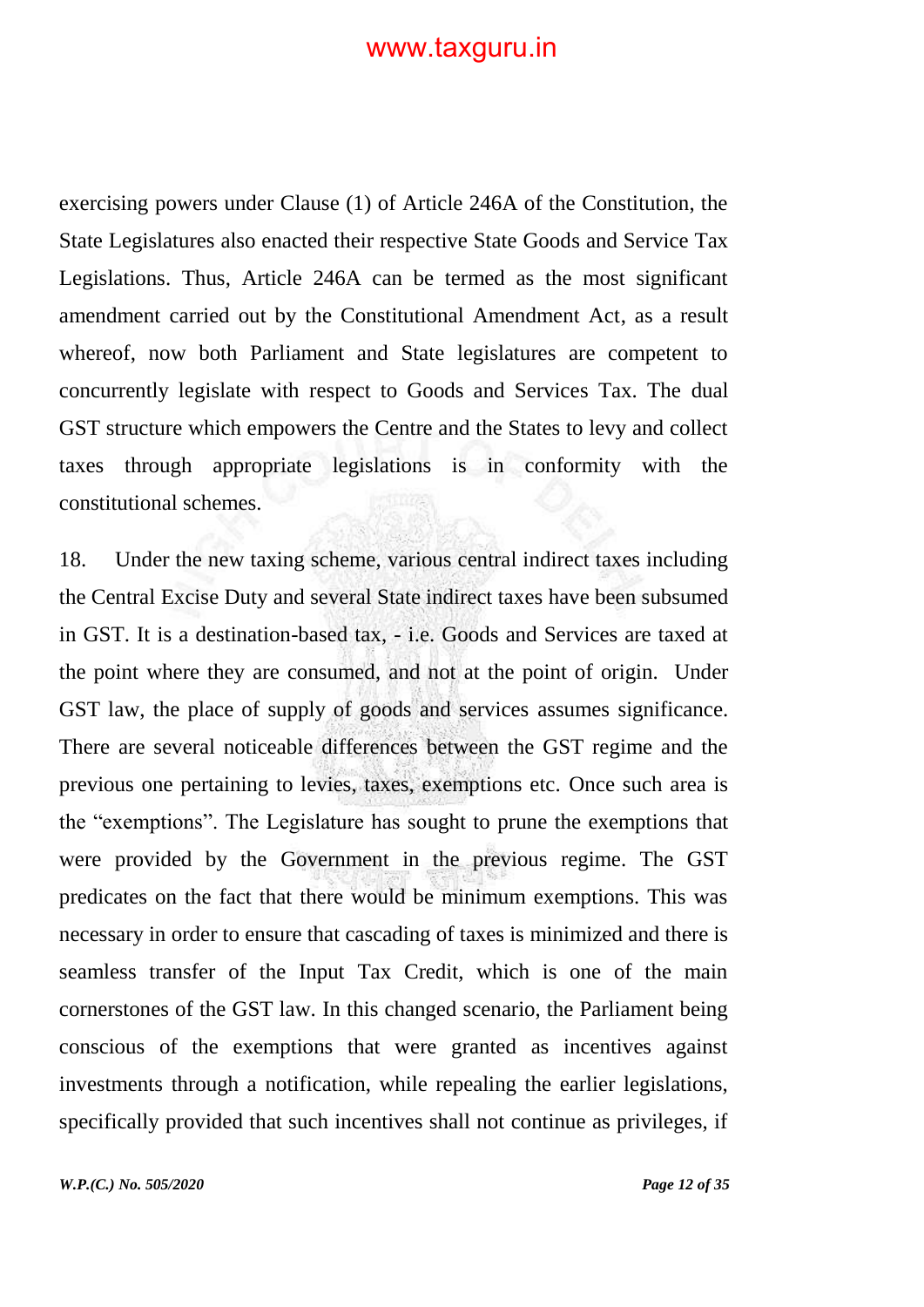the notifications are rescinded on or after the appointed date provided under the Act. This objective has been embedded in Section 174 (2) (c) of the CGSCT Act, which reads as under:

#### *"174. Repeal and saving.—*

- *(1) Save as otherwise provided in this Act, on and from the date of commencement of this Act, the Central Excise Act, 1944 (1 of 1944) (except as respects goods included in entry 84 of the Union List of the Seventh Schedule to the Constitution), the Medicinal and Toilet Preparations (Excise Duties) Act, 1955 (16 of 1955), the Additional Duties of Excise (Goods of Special Importance) Act, 1957 (58 of 1957), the Additional Duties of Excise (Textiles and Textile Articles) Act, 1978 (40 of 1978), and the Central Excise Tariff Act, 1985 (5 of 1986) (hereafter referred to as the repealed Acts) are hereby repealed.*
- *(2) The repeal of the said Acts and the amendment of the Finance Act, 1994 (32 of 1994) (hereafter referred to as "such amendment" or "amended Act", as the case may be) to the extent mentioned in the sub-section (1) or Section 173 shall not—*
- *(a) revive anything not in force or existing at the time of such amendment or repeal; or*
- *(b) affect the previous operation of the amended Act or repealed Acts and orders or anything duly done or suffered thereunder; or*
- *(c) affect any right, privilege, obligation, or liability acquired, accrued or incurred under the amended Act or repealed Acts or orders under such repealed or amended Acts:*

*Provided that any tax exemption granted as an incentive against investment through a notification shall not continue as privilege if the said notification is rescinded on or after the appointed day ; or..."*(emphasis supplied)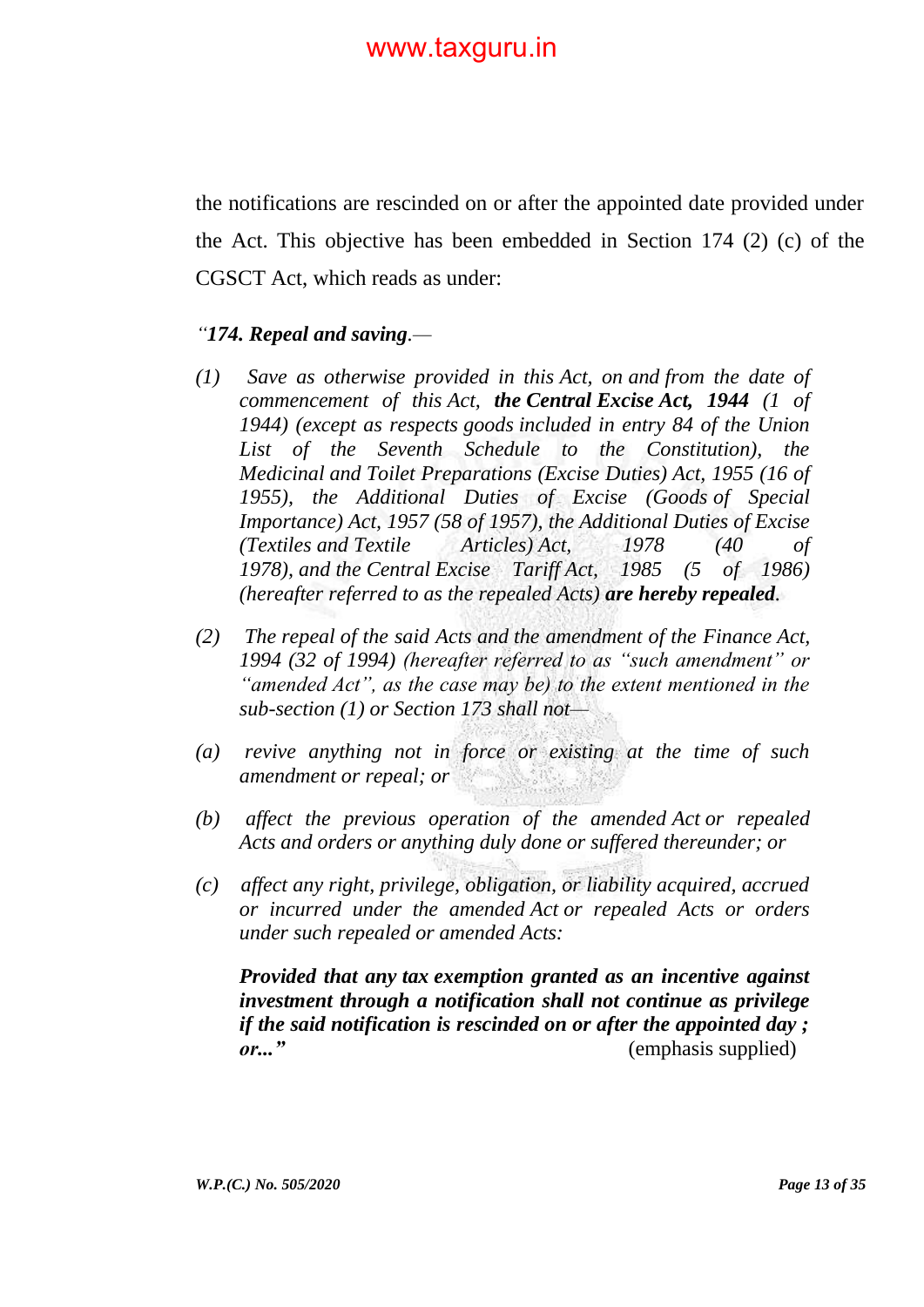19. Consistent with the objective envisioned at the time of bringing in the new law, the Respondents vide notification No. 21/2017-CE dated 18.07.2017 rescinded various area-based exemption notifications including the Notification No. 50/2003-CE which forms the foundation of the Petitioner's claim in the present petition. As a result, vide Notification dated 18.07.2017 read with Section 174 (2) (c) of the CGST Act, the Petitioner lost all the privileges which it had in the erstwhile regime.

20. However, the stakeholders viz. Central and State Governments were conscious of the fact that in the previous regime, they had announced industrial and investment policies for promoting industrial growth and employment in industrially backward states. One of the prominent features of the framework of the policies was to provide exemption from excise duty on goods produced in the specified states. Similarly, some of the States had also granted exemptions from VAT or deferment of VAT, *inter alia,* as part of their industrial promotion policies to specific areas within the States or to specific industry. Insofar as the Central Government is concerned, the area based Central Excise Duty exemptions were applicable to certain states including the State of Uttarakhand, with which we are the presently concerned. Thus**,** an agenda item was taken up in the second GST Council Meeting held on 30.09.2016, regarding the treatment of existing tax incentives scheme of the Central and State Governments. The said agenda was taken up and the inputs of the States were evaluated. The extract of minutes of meeting of GST Council and conclusion with respect to above noted agenda item reads as under: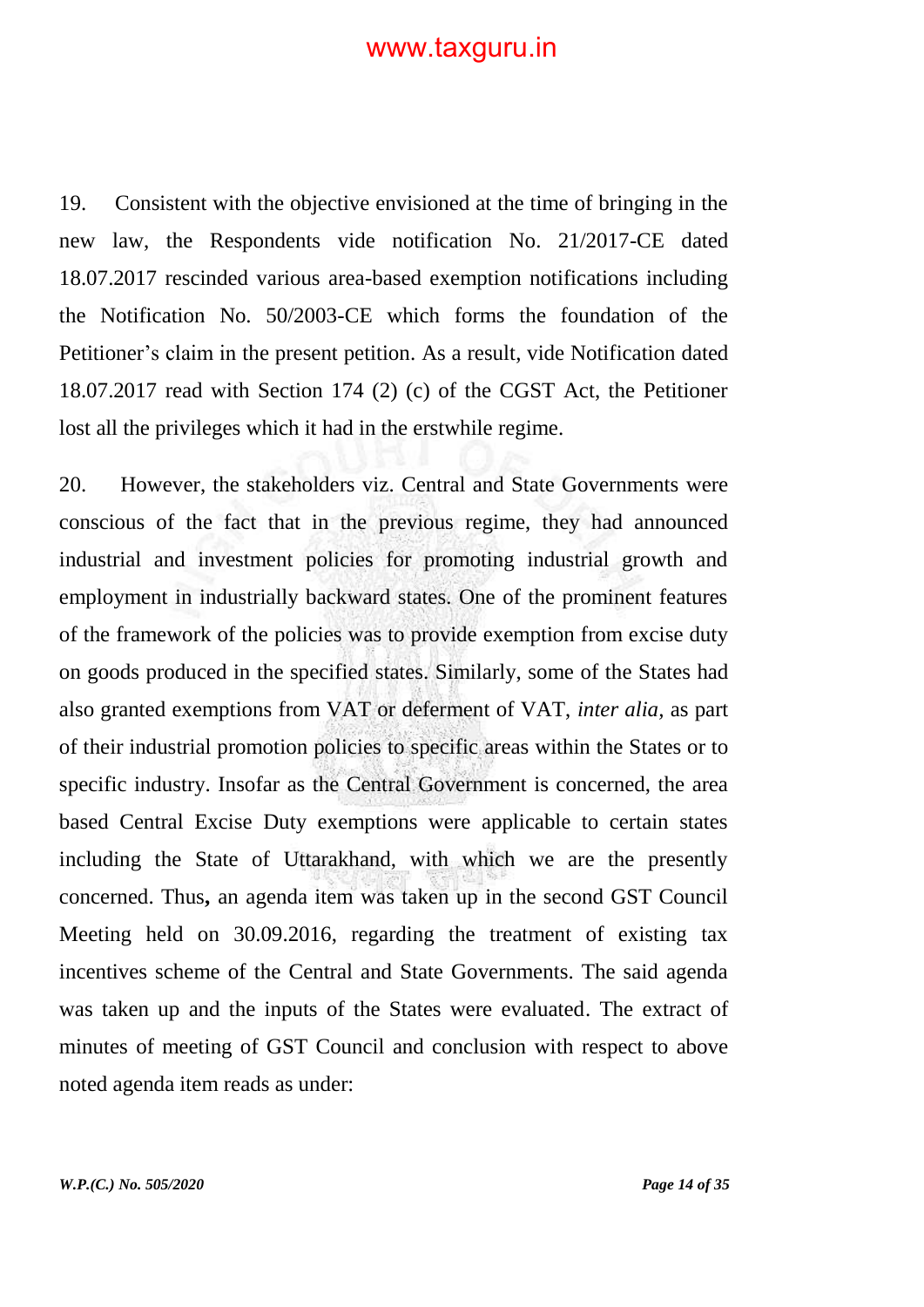#### *"Agenda Item 3: Treatment of the existing tax incentive schemes of the Central and State Governments*

*25. The Secretary to the Council explained that the Central and State governments had given various incentives of Central Excise and Value Added Tax (VAT) and Central Sales Tax (CST). He pointed out that in the GST regime, such incentives could not be continued as supplies would need to be made on payment of tax in order to permit flow of tax to the destination state. Therefore, a decision would need to be arrived at regarding the treatment of such tax incentive schemes under the GST regime. He observed that one option could be to 'grandfather' such schemes and provide for a budgetary apportionment in the State and the Central budgets for reimbursing the tax paid to those units which enjoyed tax exemption up to a specified period. However, while 'grandfathering' any such scheme, it would need to be kept in mind that unlike VAT and the CST which were origin-based taxes, GST was a destination-based tax and an unconditional reimbursement scheme could lead to double outf1ow for the origin-state - one by way of transfer of tax to the destination State and the other by way of reimbursement to the supplier. Therefore, the States would need to be careful while devising any reimbursement scheme and care could be taken that such reimbursement was limited for supplies made within the State.*

*26. The Hon'ble Deputy Chief Minister of Gujarat alluded to examine possible legal complications. The Secretary to the Council pointed out that the agenda note contained certain judgements of the Hon'ble Supreme Court as per which the principle of promissory estoppel would not apply in a case where there was a supervening public equity.*

*27. The Hon'ble Minister from Tamil Nadu stated that the Centre should not give budgetary support to only few States that were classified as Special Category States for the tax incentive schemes maintained by them. The Hon'ble Minister from Assam strongly objected to the line of argument presented by the Hon'ble Minister from Tamil Nadu and stated that small states should get help from the Centre. He pointed out that for the last 70 years, oil and natural gas were being taken out of Assam which was used for the benefit of all States. He pointed out that for small States to exist, the Centre*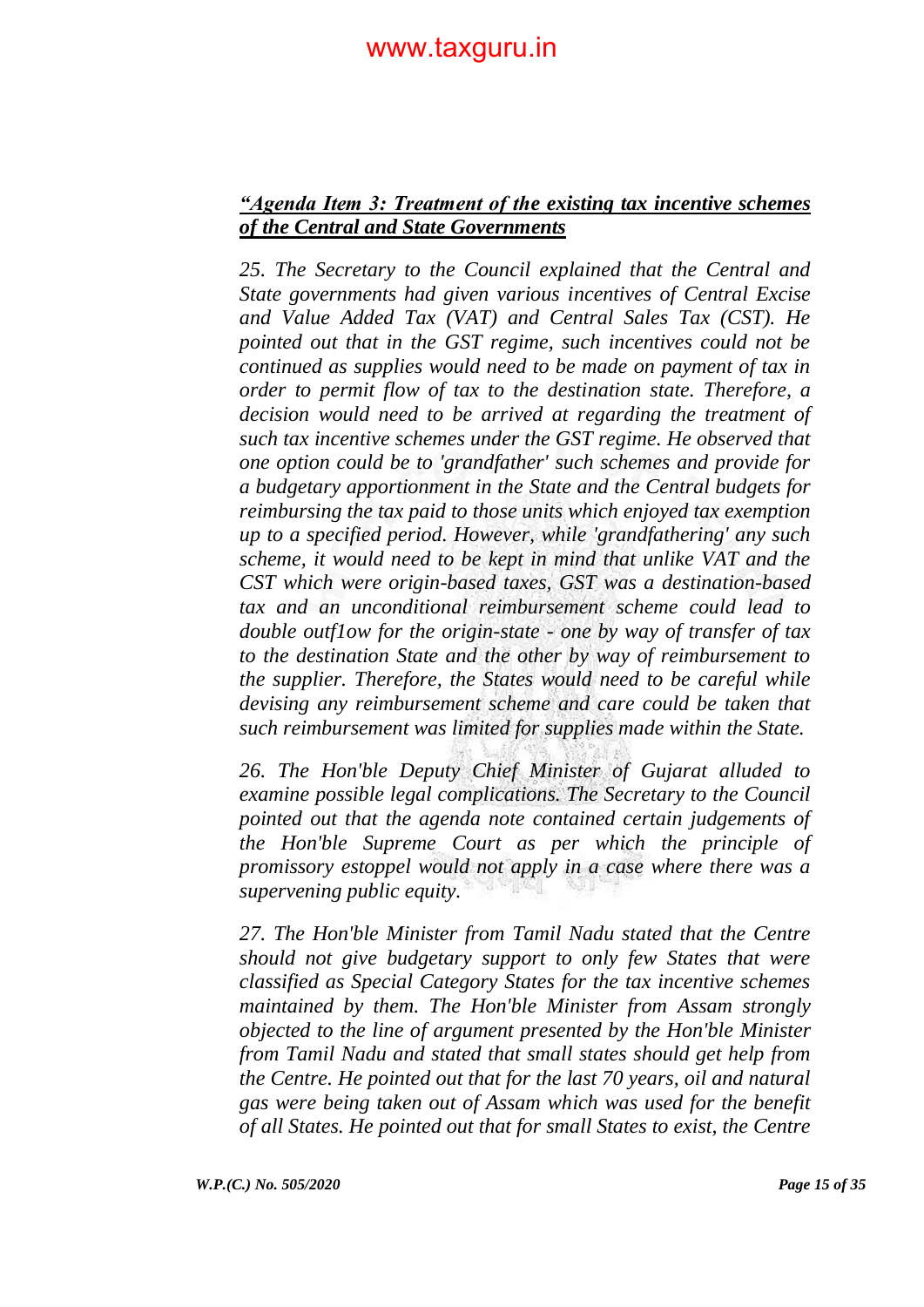*should help them; otherwise smaller States might wither away. The Chairperson stated that no compensation was to be paid by the Centre to any State for reimbursements relating to tax incentive schemes and that States would need to make their own budgetary provisions for the same.* 

*28. The Hon'ble Minister from Uttarakhand stated that the Government of lndia had given an area-based exemption for 10 years and that such exemptions were to continue up to 2020. She observed that the Centre must reimburse such units for the Central taxes as jobs of more than one lakh workers were at stake. The Hon'ble Minister from Jammu and Kashmir stated that his State was in a similar situation as Uttarakhand. The Chairperson observed that once incentive schemes were withdrawn, the taxes paid would be accounted for in the Consolidated Fund of India and 42% of the amount would be devolved to the States. The Centre, therefore, could be expected to only reimburse the units out of the remaining 58% of the fund which was not part of the devolution and the States would also need to correspondingly reimburse such units out of the share of revenue received through devolution.* 

*29. The Council approved the following-*

*(i) All entities exempted from payment of indirect tax under any existing tax incentive scheme shall pay tax in the GST regime.*

*(ii) The decision to continue with any incentive given to specific industries in existing industrial policies of States or through any schemes of the Central Government, shall be with the concerned State or Central Government.*

*(iii) In case the State or Central Government decides to continue any existing exemption/incentive/deferral scheme, then it shall be administered by way of a reimbursement mechanism through the budgetary route, the modalities for which shall be worked out by the concerned State/Centre.*

*30. In conclusion, after discussing with the members, the Chairperson stated that the next meeting of the Council would be held on 18th , 19th and 20th October 2016. The main agenda for*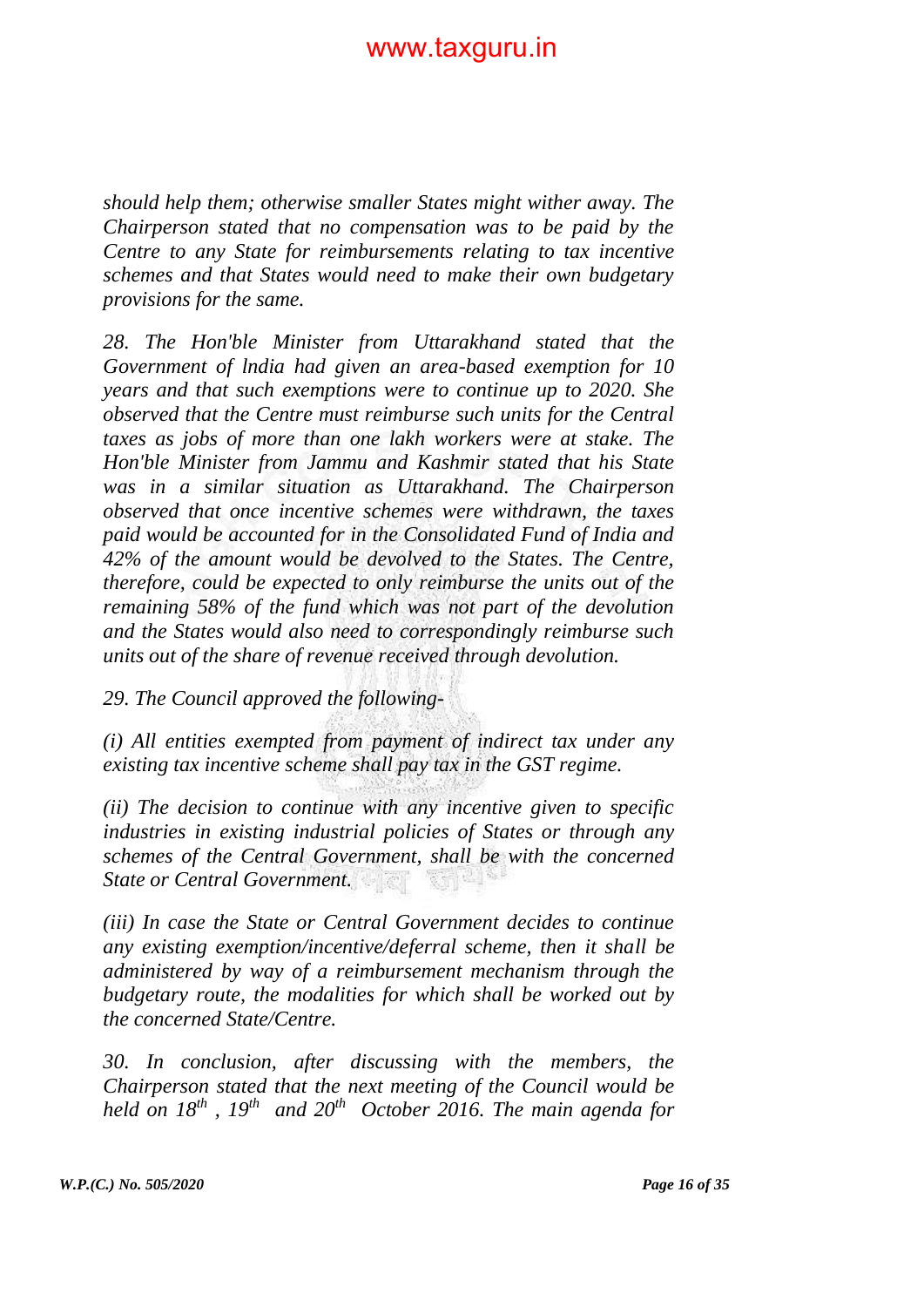*that meeting would be the rate structure under GST along with other residual agenda items from the previous meeting.*

*31. The meeting ended with a vote of thanks to the Chair."*

21. The above extract indicates that the Council reiterated and maintained that under GST regime, exemptions cannot continue. However, in the spirit of helping the affected units to tide over the troubled times, it was *inter-alia*  resolved that in case, the State or Central Government decides to continue any existing exemptions/incentives/deferral schemes, it would be administrated by way of re-imbursement mechanism through the budgetary route. In line with the recommendations of the GST Council, Respondent No.1 then framed the Budgetary Support Scheme for the eligible manufacturing units located in the States like Jammu & Kashmir, Uttarakhand, Himachal Pradesh and North Eastern States including Sikkim. The relevant portion of Budgetary Support Scheme reads as under:

*"F. No. 10(1)/2017-DBA-II/NER.- In pursuance of the decision of the Government of India to provide budgetary support to the existing eligible manufacturing units operating in the States of Jammu & Kashmir, Uttarakhand, Himachal Pradesh and North Eastern States including Sikkim under different Industrial Promotion Schemes of the Government of India, for a residual period for which each of the units is eligible, a new scheme is being introduced. The new scheme is offered, as a measure of goodwill, only to the units which were eligible for drawing benefits under the earlier excise duty exemption/refund schemes but has otherwise no relation to the erstwhile schemes.*

*1. 2 Units which were eligible under the erstwhile Schemes and were in operation through exemption notifications issued by the Department of Revenue in the Ministry of Finance, as listed under para 2 below would be considered eligible under this scheme. All such notifications have ceased to apply w.e.f 01.07.2017 and stands*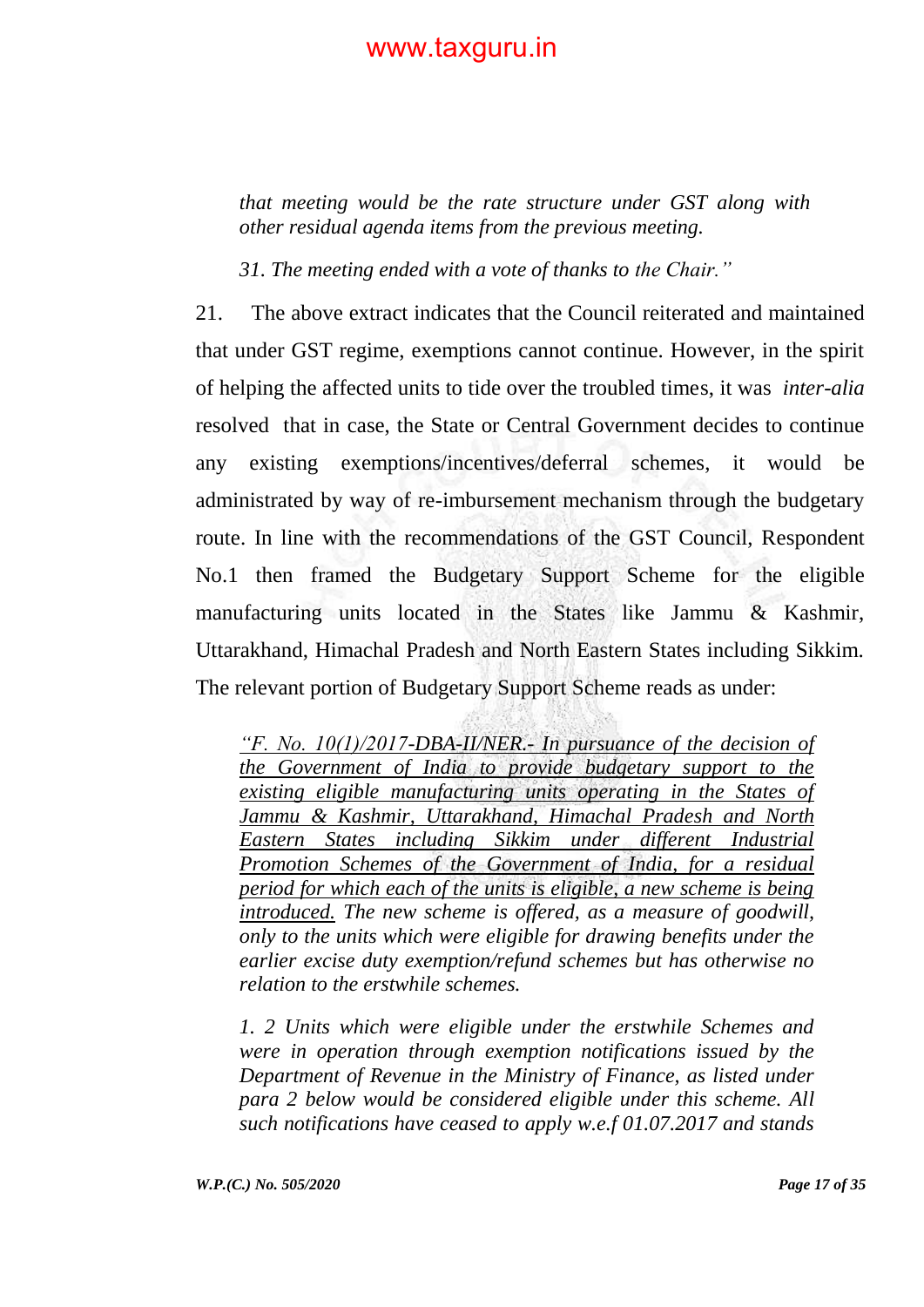*rescinded on 18.07.2017 vide notification no. 21/2017 dated 18.07.2017. The scheme shall be limited to the tax which accrues to the Central Government under Central Goods and Service Act, 2017 and Integrated Goods and Services Act, 2017, after devolution of the Central tax or the Integrated tax to the States, in terms of Article 270 of the Constitution.*

#### *3. SHORT TITLE AND COMMENCEMENT*

*3.1 The scheme shall be called Scheme of Budgetary Support under Goods and Services Tax (GST) Regime to the units located in State of Jammu & Kashmir, Uttarakhand, Himachal Pradesh and North Eastern States including Sikkim. The said Scheme shall come into operation w.e.f.01.07.2017 for an eligible unit (as defined in para 4.1) and shall remain in operation for residual period (as defined in para 4. 3) for each of the eligible unit in respect of specified goods (as defined in para 4.2 ). The overall scheme shall be valid upto 30.06.2027.*

#### *3.2 OBJECTIVE:*

*The GST Council in its meeting held on 30.09.2016 had noted that exemption from payment of indirect tax under any existing tax incentive scheme of Central or State Governments shall not continue under the GST regime and the concerned units shall be required to pay tax in the GST regime. The Council left it to the discretion of Central and State Governments to notify schemes of budgetary support to such units. Accordingly, the Central Government in recognition of the hardships arising due to withdrawal of above exemption notifications has decided that it would provide budgetary support to the eligible units for the residual period by way of part reimbursement of the Goods and Services Tax, paid by the unit limited to the Central Government's share of CGST and/or IGST retained after devolution of a part of these taxes to the States.*

*x x x*

*5. 2 The above 58% has been fixed taking into consideration that at present Central Government devolves 42% of the taxes on goods*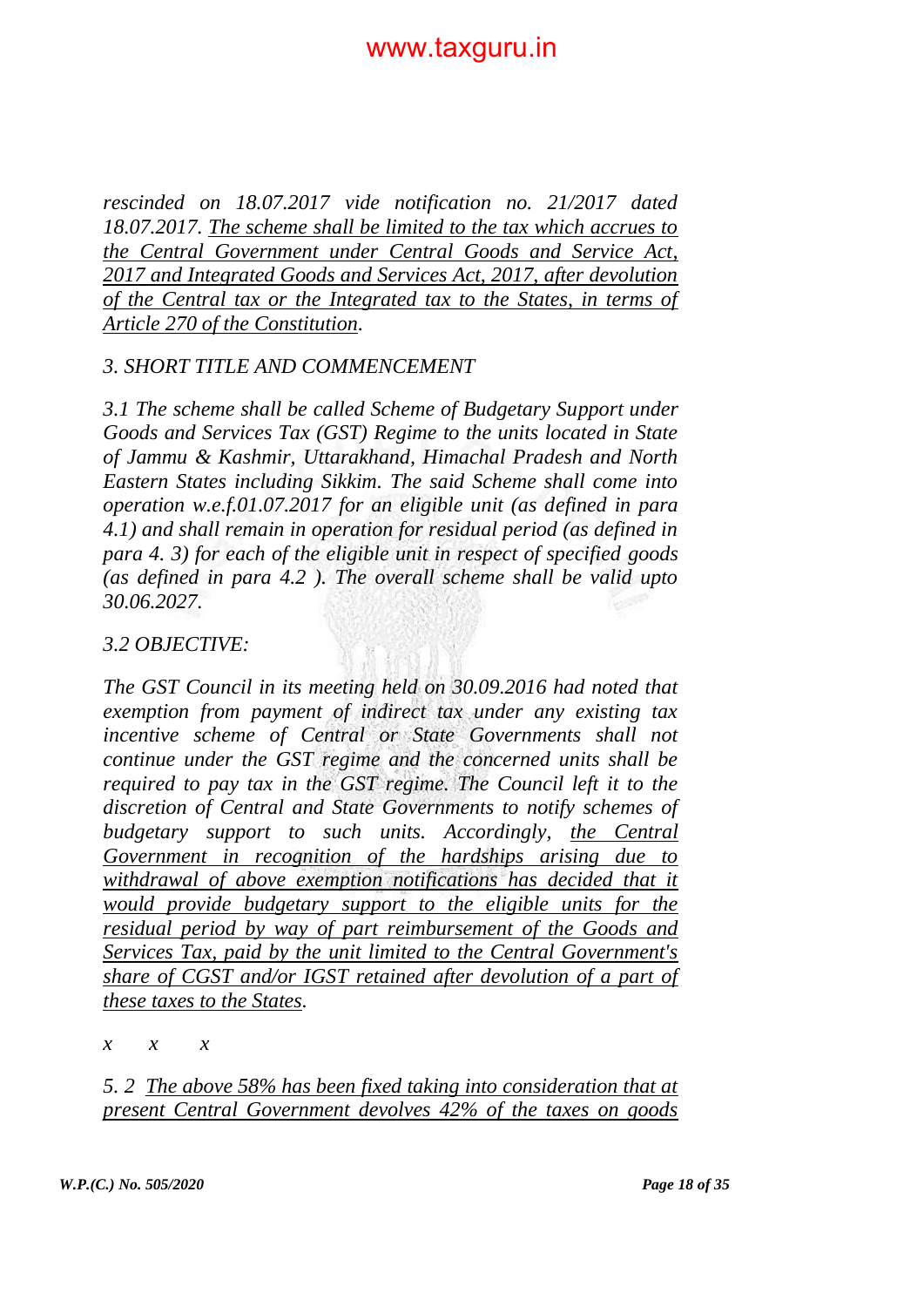### *and services to the States as per the recommendation of the 14th Finance Commission"* (emphasis supplied)

22. Under the aforesaid Scheme, for the remaining period, the units can only claim refund of taxes pertaining to just the Union Government's share of CGST (58%) and IGST (29%). Petitioner is peeved that the units that were eligible in various exemption notifications under the erstwhile regime have been granted only partial benefit as against 100% benefit. It contends that the policy decision arrived at vide Office Memorandum dated 07.01.2003, entitles them to grant complete benefit under the Budgetary Support Scheme. In our view there is fundamental fallacy in the contention. We do not perceive that the Petitioner has any vested right to be entitled to budgetary support of entire CGST and IGST. The industrial policy of Respondent No.1 to grant area-based exemption has undergone complete change. Consequently, the exemption granted under the Central Excise Exemption Notification giving effect to the said policy has also lost its relevance and is no longer in force. We cannot now selectively concentrate on the benefits under the policies that are no longer in vogue. The comprehensive picture can be grasped only if an exercise is undertaken of the evaluation of the taxes post the GST. The new law entitles the Petitioner the input tax credit of all the taxes and cross utilization thereof which was not the position back in the day.

23. In India, where taxation has been subject to both State and Central legislations, the exemptions were also granted under one or several taxation laws, both by the State and the Central Government. Exemption in simple terms is an act of providing immunity from liability to pay tax. Anything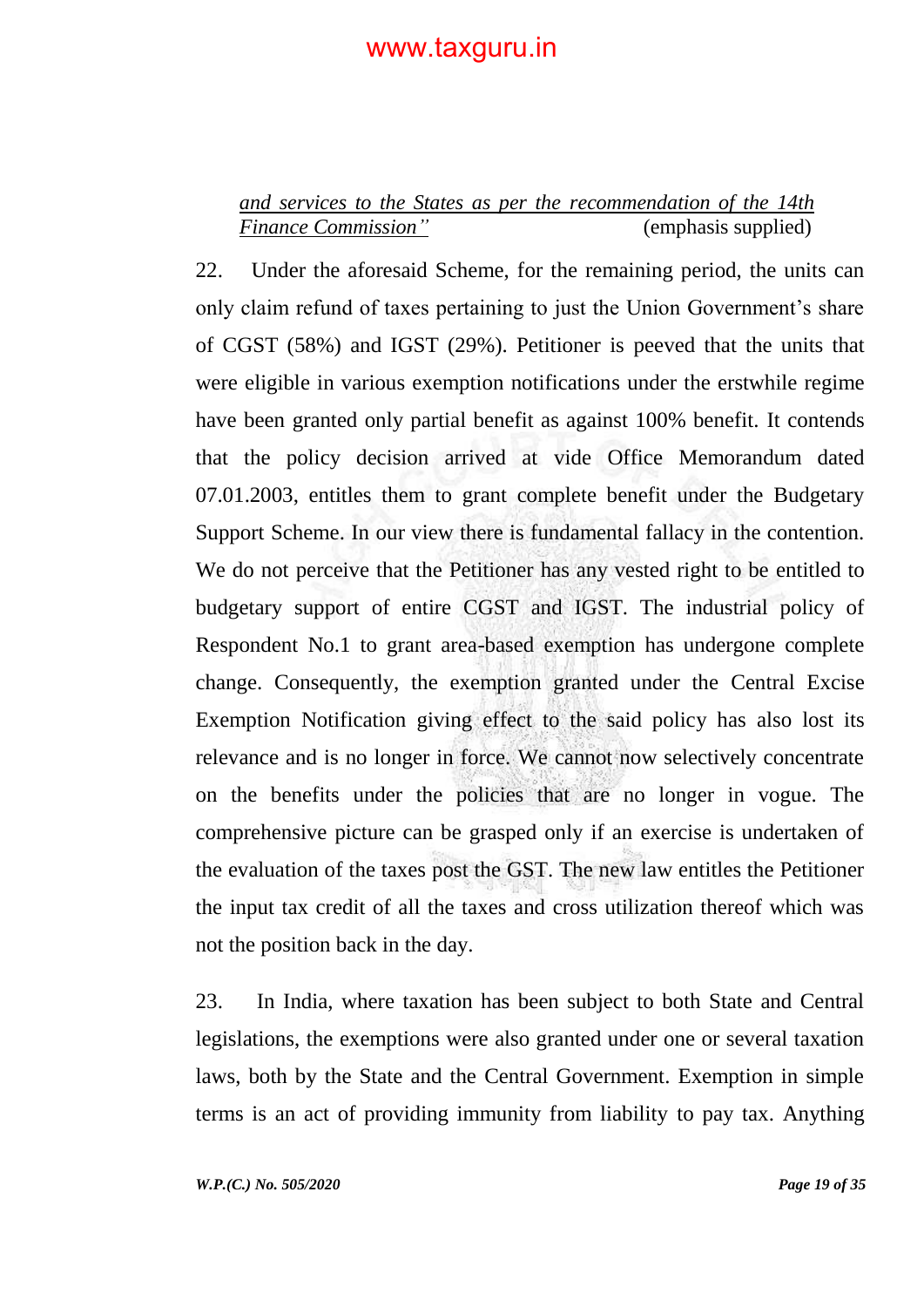that is "exempt under tax law" means that the entity is not to be subject to tax by the Government authorities. The purpose for granting these exemptions was often to achieve the objective of attracting investments, or promoting trade and industry. In the instant case, we are concerned with area-based exemptions which were extended to the industries under the scheme of the Central Governments. Para 3.1 of the Office Memorandum/policy, extracted above, does indeed indicate the intention to grant benefit to new industrial units such as that of the petitioner. This was implemented through the exemption notification issued by the Central Government allowing 100% excise duty exemption. This position continued till the introduction of the Constitution  $101<sup>st</sup>$  Amendment Act, 2016 which sought to fundamentally and radically change the indirect tax regime in India. In fact, it was way back in 2009 when the Task Force on GST deliberated on the future of area-based exemptions under GST and recommended that area based exemptions should not continue under GST. The relevant extract of the Report of the Task Force on GST dated  $15<sup>th</sup>$ December 2009 is reproduced herein below:

#### *"q. Area- Based Exemptions*

*2.68. Under the CENVAT, industries set up in the North East, Jammu & Kashmir, Sikkim, Uttaranchal and Himachal Pradesh (hereinafter referred to as "specified areas") enjoy exemption from payment of CENVAT. This area based exemption creates economic distortions and affect economic viability of units located in nonexempt areas. They are difficult to administer and prone to misuse. Moreover, durability of investment attracted by such measures beyond the exemption period is also doubtful.*

*2.69. The Prime Minister"s Economic Advisory Council, which had*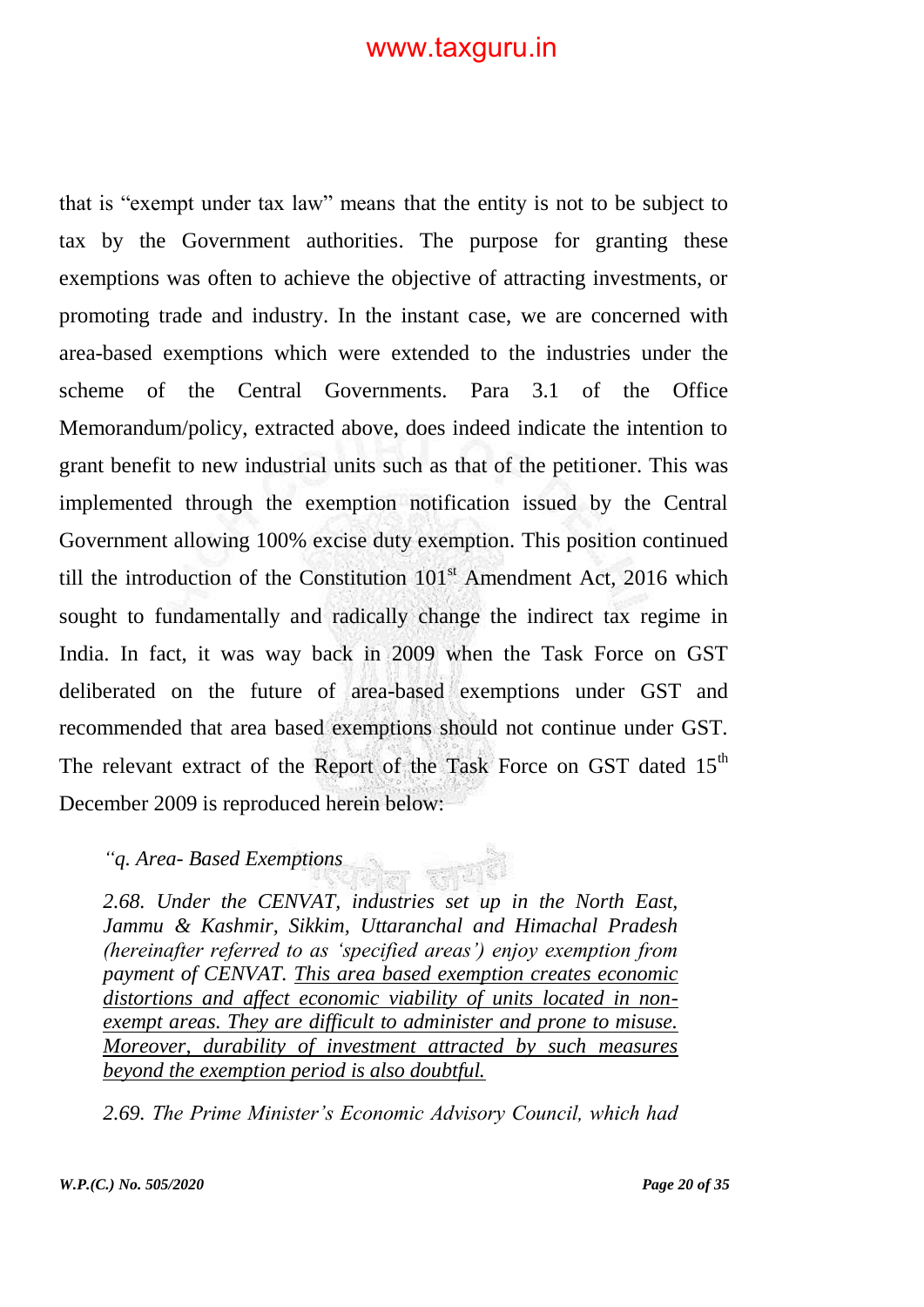*recently examined the issue of area based exemption in the context of its impact on pharmaceutical industry, has observed that:-*

*"The policy of granting area based exemptions was ill advised. It created a host of distortions. We have to design and introduce subterfuges to neutralize those distortions. But such subterfuges make the tax administration needlessly clumsy and complex and run counter to our declared policy of simplifying the tax system. There is clearly a case for revisiting the whole issue of area based tax exemptions. If their premature withdrawal is not possible for political and business reasons, at the minimum such incentives should not be extended to fresh areas and the ones already in force should be extinguished when their applicability ends."* 

*2.70. Further, the existing exemption for Uttranchal and Himachal has been objected to by many States. In particular, Chief Ministers of Haryana, Uttar Pradesh and Punjab have often expressed their opposition to such exemptions as these had the effect of diverting industries to Himachal Pradesh and Uttranchal.* 

*2.71. Para 3.3.2.(viii) of the draft of "An Approach to the 11th Five Year Plan" has also commented on the undesirability of the area based exemptions. To quote :-*

*"The existing incentive programmes such as those available for the North East, J&K, Himachal Pradesh and Uttranchal need to be reviewed with a view to assessing their impact on industrialization in these regions. The extension of excise duty exemption to Himachal and Uttranchal has had an adverse impact on industrial investments in both the North Eastern region and the adjacent States. Consideration would need to be given to restricting these incentives to only hilly areas or to replacing these incentives by a special programme for roadways and railway development in these States."* 

*2.72. The area based exemptions erode the tax base. The revenue foregone on account of area-based exemptions is estimated to be Rs. 8,073 crores in 2007-08.*

*2.73 Further, the case for providing area based exemption is*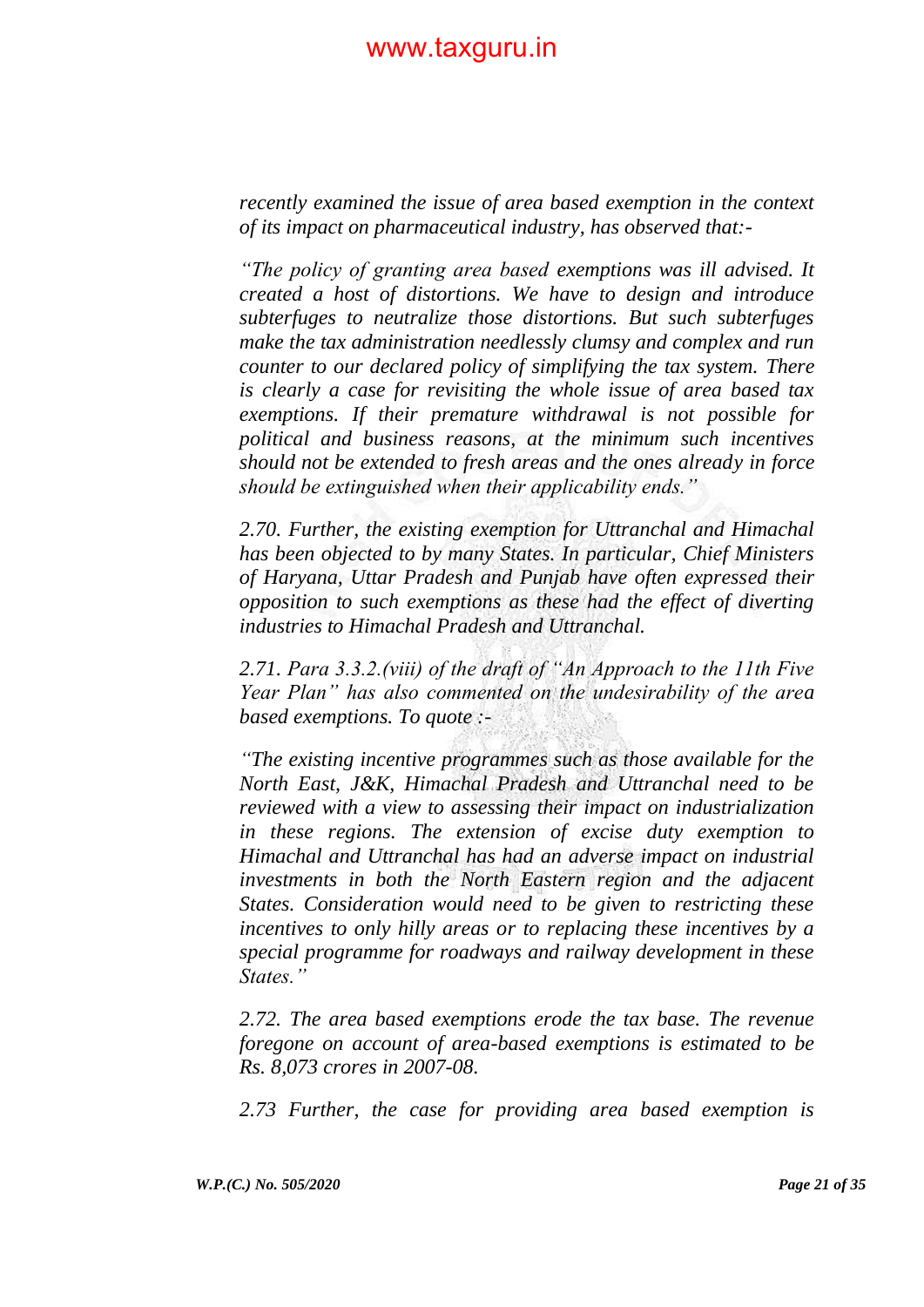*extremely weakened in the face of our recommendation for a sharp reduction in the combined rates of CGST and SGST and the ease of compliance through a combined transaction reporting and payment Form No. GST-I.* 

*2.74. In view of the above, we recommend that the area based exemption in respect of CENVAT should not be continued under the GST framework. In case it is considered necessary to provide support to industry for balanced regional development, it would be appropriate to provide direct investment linked cash subsidy."*

(emphasis supplied)

24. GST has now enabled seamless flow of input tax credits across the chain. The Central Excise Duty exemptions did not envisage exemption from VAT, which is now available as input tax credit on account of being subsumed in GST and the credit thereof is now available for payment of duty. Similarly, VAT exemptions did not envisage exemption from service tax and excise duty, which is now available as input credit on account of being subsumed in GST. In this changed scenario, the Government has decided to grandfather the incentives that were given to specific industry under the existing industrial policy of States, or through a scheme of the Government. The new tax structure and merging of indirect taxes and the mechanism provided for input tax credit of state taxes that were earlier part of the State and Central Legislations has now resulted in a completely new tax which is known as GST. Therefore, the Petitioner"s argument that the policy decision of 2003 still holds the field and can be enforced against the Government as a promise, to our understanding is not correct. The 100% tax exemption under the industrial policy was envisaged under the previous regime. The policy can no longer be invoked and therefore, the exemption

*W.P.(C.) No. 505/2020 Page 22 of 35*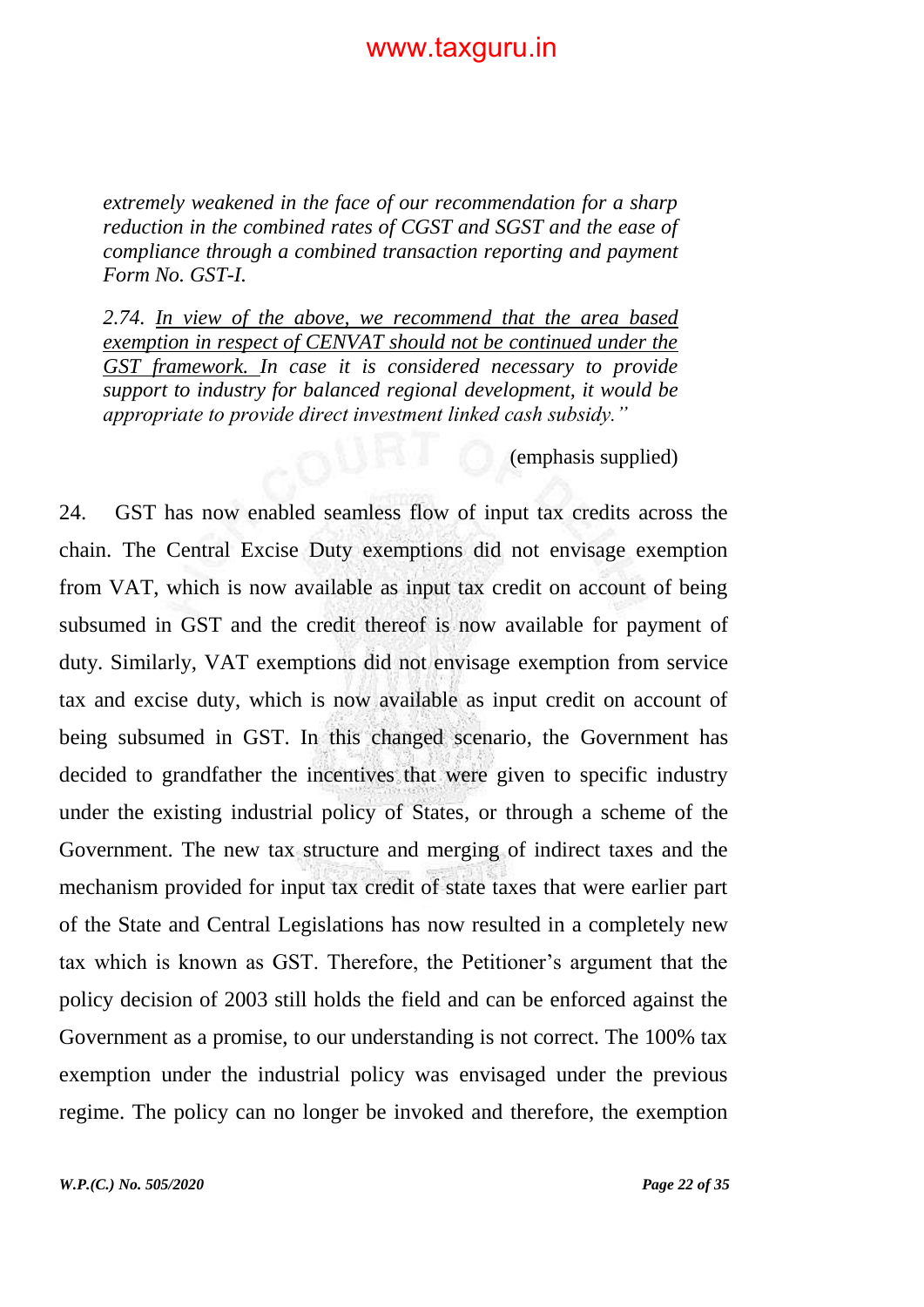notifications issued implementing the said policy also have lost the mandate. Merely because the Government has acknowledged the difficulties faced by the industrial units and introduced Budgetary Support Scheme, it cannot be said that the Petitioners as a matter of right, are entitled to insist that the support should be on the entire fiscal benefits that were originally envisaged under the 2003 policy. The Budgetary Support Scheme under the GST, is not in lieu of exemptions that were granted under the previous fiscal incentives schemes for providing exemptions under the Central Excise Act, 1944 and other such legislations. Just because, the Respondents have acknowledged that the units located in the States of Jammu & Kashmir, Uttarakhand, Himachal Pradesh and North East including Sikkim should be granted Budgetary Support Scheme as a measure of goodwill for a residual period for which each of the units was earlier eligible, it cannot be held that that the support is in lieu of exemptions. Recognizing hardships arising out to withdrawal of exemptions notifications cannot be understood or categorized as an admission of any such right in favour of the Petitioner.

25. Even otherwise, the Respondents acknowledgment cannot vest a right in favour of the Petitioner, if they did not have such right in law. We also do not perceive that the Petitioners have acquired vested right in terms of the policy. The fiscal benefits promised in return for making investments in the State of Uttarakhand were privileges which were granted under law that no longer holds the field. The rights and the obligations that were flowing under the tax regime originated from the tax structure that existed when the policy was framed. Such obligations cannot stay alive, if the legislation itself has undergone a complete overhaul by advent of introduction of GST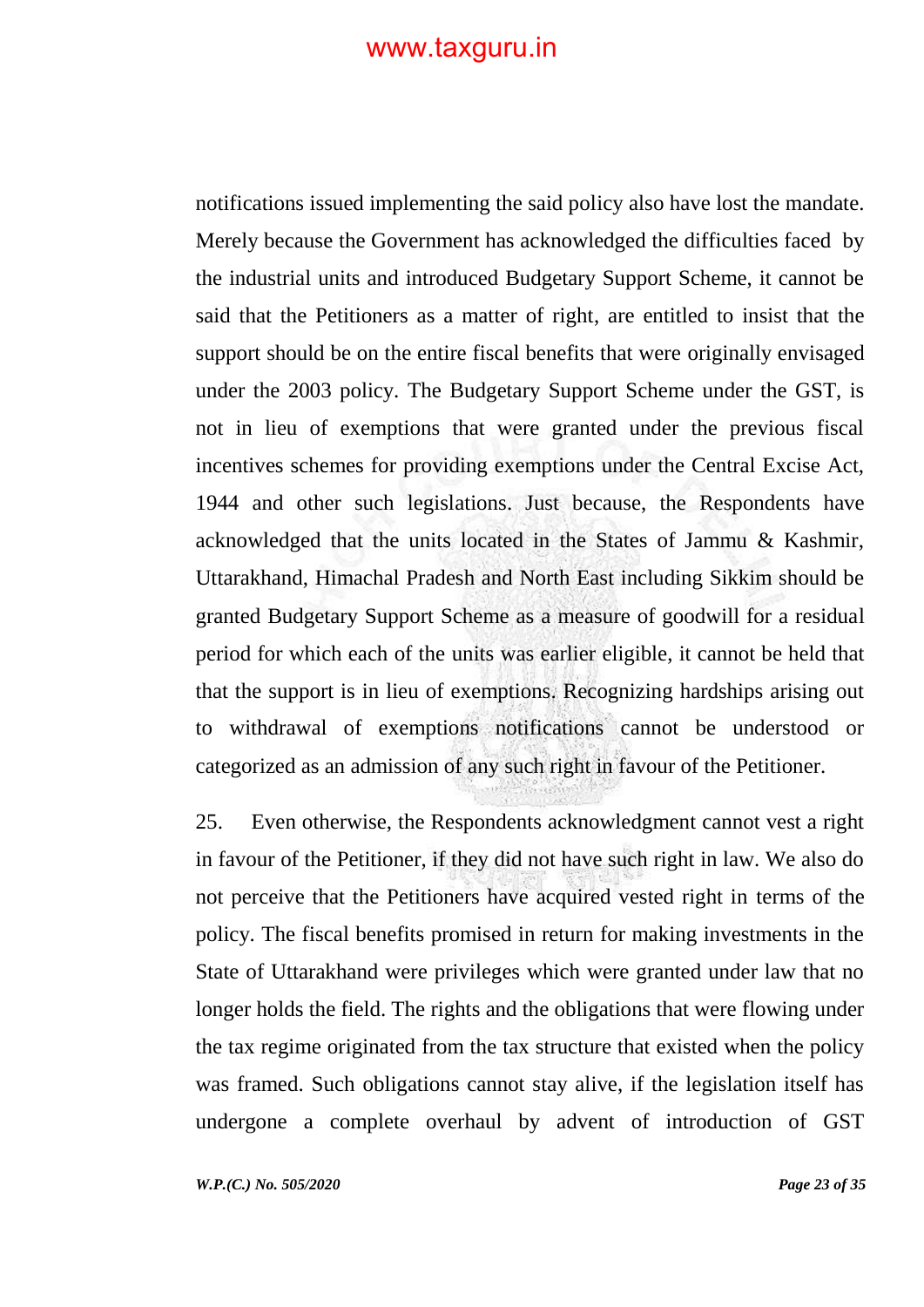legislations. Therefore, the Budgetary Support Scheme cannot said to be in contravention of the fiscal incentive policies or promise made by Respondent No.1 at the time of introducing area-based exemptions. In the previous tax regime, taxes were being levied on different incidents, such as 'manufacturing' in the case of the levy of excise duty. This is no longer a relevant consideration. GST is a destination based tax, the area based exemptions, under the GST regime have entirely different dimensions and therefore, for this reason, there are no area-based exemptions envisaged under the GST regime. Government has, instead, provided the necessary support to the industry for its economic development and has grandfathered the incentive Scheme.

26. Now let us also examine as to whether the Budgetary Support Scheme reveals the half hearted approach of Respondent No.1, as has been sought to be projected by the Petitioner. The Respondent No.1 is giving Budgetary Support Scheme to the extent of 58% on the premise that, to that extent, the share is devolved upon the Central Government and the remaining 42% is apportioned to the State Government and, likewise, in the case of IGST, the Budgetary Support Scheme is restricted to the Central Government's share of 29%. The aforesaid figures are the recommendations of the  $14<sup>th</sup>$  Finance Commission. We do not find anything irrational or arbitrary with respect to partial tax budgetary support. Firstly, the Budgetary Support is not an exemption under the Act. The rationale of providing support to the extent of Central Government"s share of CGST and the IGST is also based on the reasoning which cannot be questioned by the Petitioner. Article 279A of the Constitution provides that the GST Council shall make recommendations to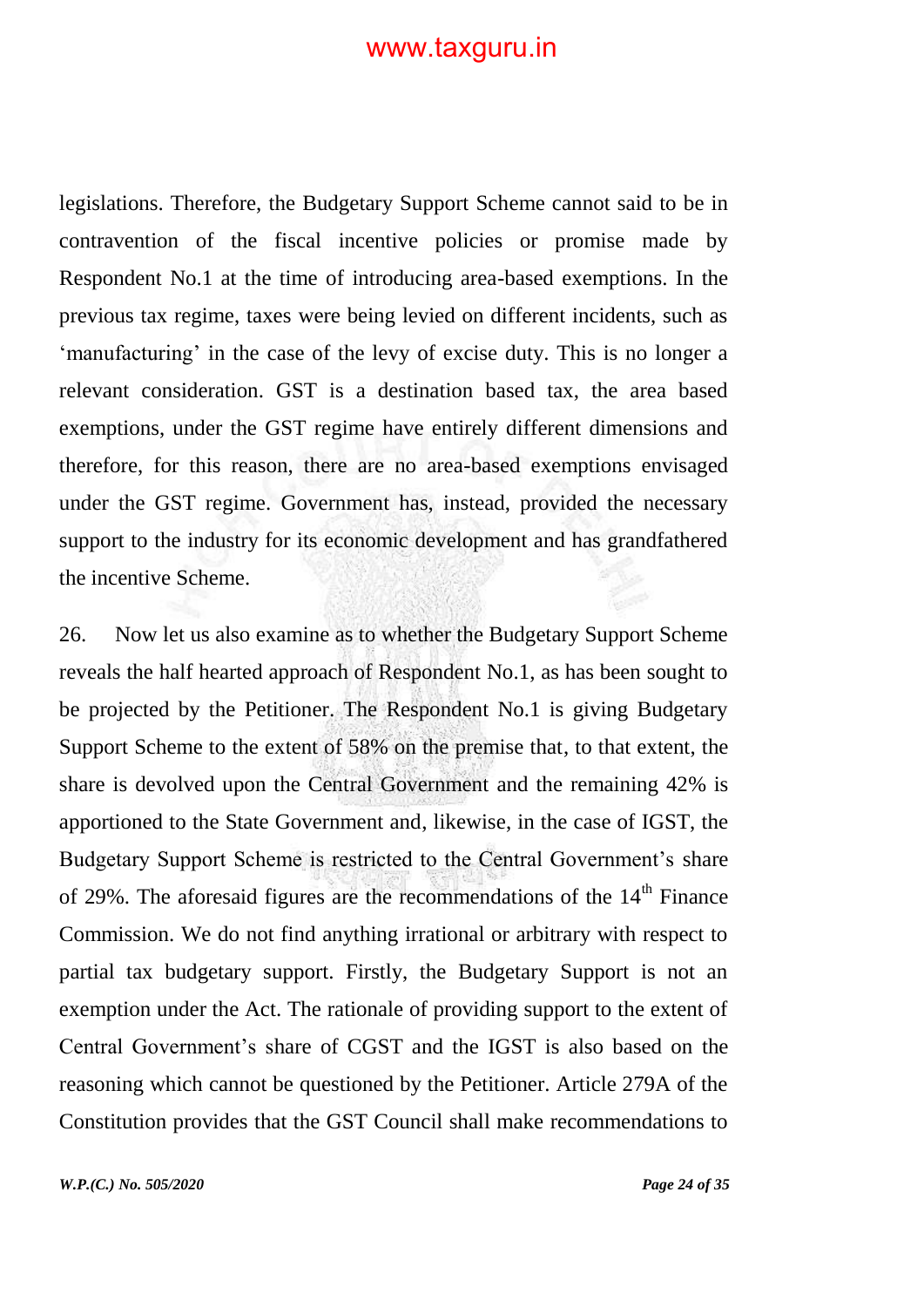the Union and States, *inter alia,* on issues relating to special provision with respect to the States of Arunachal Pradesh, Assam, Jammu & Kashmir, Manipur, Meghalaya, Mizoram, Nagaland, Sikkim, Tripura, Himachal Pradesh and Uttarakhand. The GST Council in its meeting held on 30.09.2016, left it to the discretion of the Central Government and State Government to notify schemes of Budgetary Support to units where the erstwhile schemes were in operation on 18.07.2017. Accordingly, the Central Government provided the Budgetary Support to eligible units for the residual period by way of part re-imbursement of goods and service tax paid by the unit, limited to Central Government's share of CGST and IGST retained after devolution of part of these taxes to the States. The apportionment of the tax between Central and States has also undergone complete reorganisation. In this regard, we may specifically mention that under Clause (1) of Article 269A of the Constitution of India, the Goods and Services Tax on supplies in course of inter-state trade or commerce shall be levied and collected by the Government of India and such tax shall be apportioned between the Union and States in the manner as may be provided by the Parliament by law on recommendations of GST Council. This has been operationalized by the levy of tax under IGST Act. Since the entire gamut of taxation has been completely restructured, we fail to understand as to how the Petitioner is claiming, as a matter of right, that the Central Government should bear the burden and also give Budgetary support to the extent of the entire tax, irrespective of the fact that a portion thereof is passed on to the States. If the submissions of the Petitioner were to be accepted, it would mean that the Central Government would not only not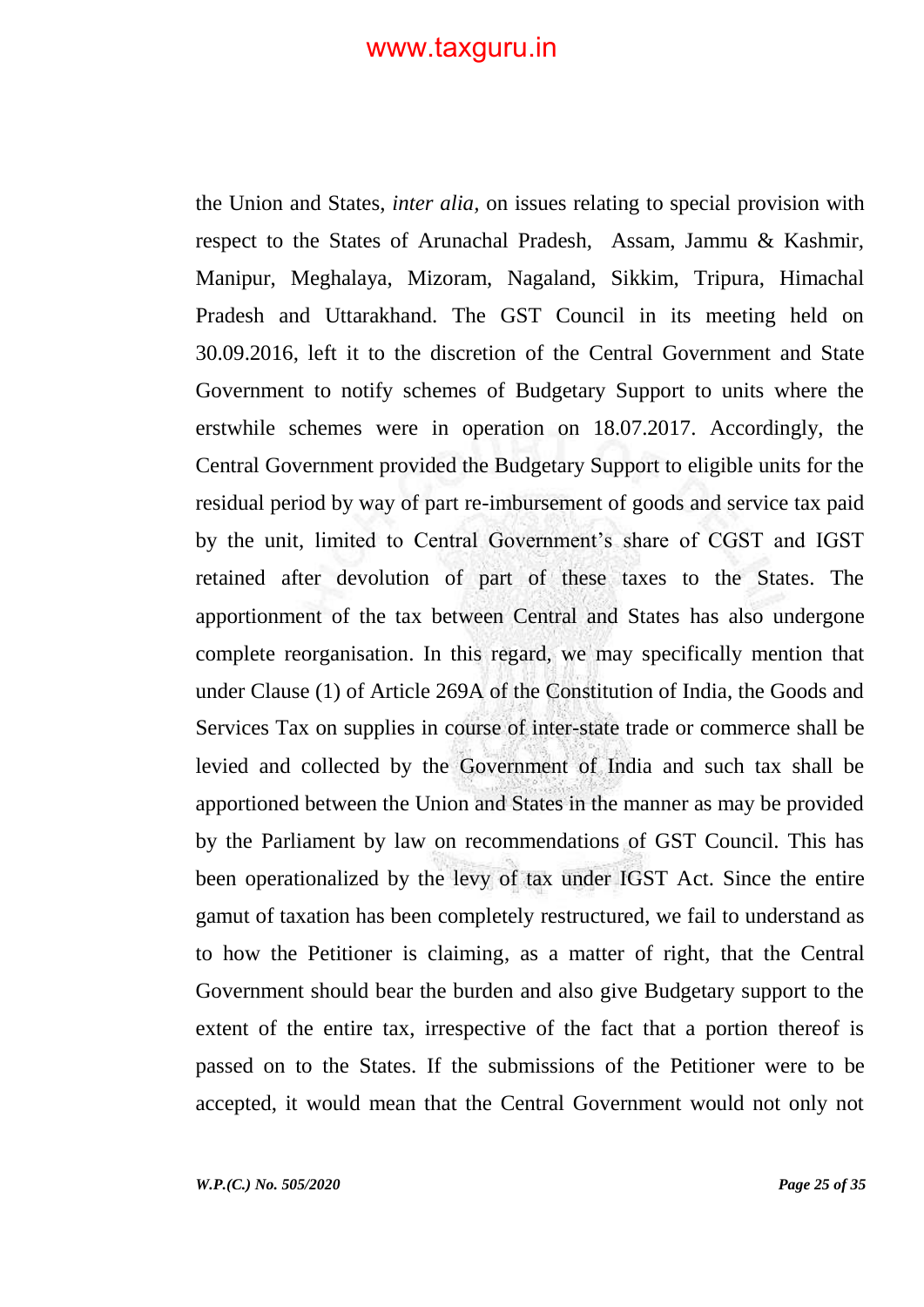pocket any tax from the Petitioner, it would also be out of pocket to the extent the collected tax devolves upon the States. The States are not bound to take a cut on the tax collected from the Petitioner under any statute or any equitable principle such as promissory estoppel.

27. The Finance Commission"s Reports, which are recommendations in terms of Article 280 (3) (a) of the Constitution, are recommendations of the Finance Commission regarding, *inter alia,* the sharing of the Union Tax Revenue. The said 14<sup>th</sup> Finance Commission's Report is valid for a period of five years from  $1<sup>st</sup>$  April 2015 till  $31<sup>st</sup>$  March 2020. The Finance Commission Report does provide for tax devolution of 42% to the State. Mr. Ganesh has argued that the sharing of Revenue existed even in the erstwhile regime and, therefore, that cannot be the rationale behind the restriction of the budgetary support to the extent of the Central Government share therein. We however, do not agree with this contention of Mr. Ganesh. Firstly, for the reason, that it is not for the Petitioner to question the sharing of Revenues that have been recommended by the Finance Commission. Secondly, the rationale for fixing 58% has a reasonable nexus to the support extended under the Scheme of Budgetary Support and the same to our mind does not call for any judicial intervention.

28. Mr. Ganesh, while advancing his arguments, had also reasoned that all the erstwhile duties such as central excise duty, service tax etc. which were levied by the Central Government before the enactment of GST legislations, have been subsequently replaced by CGST under the existing GST law and likewise, all the duties levied by the State Government in the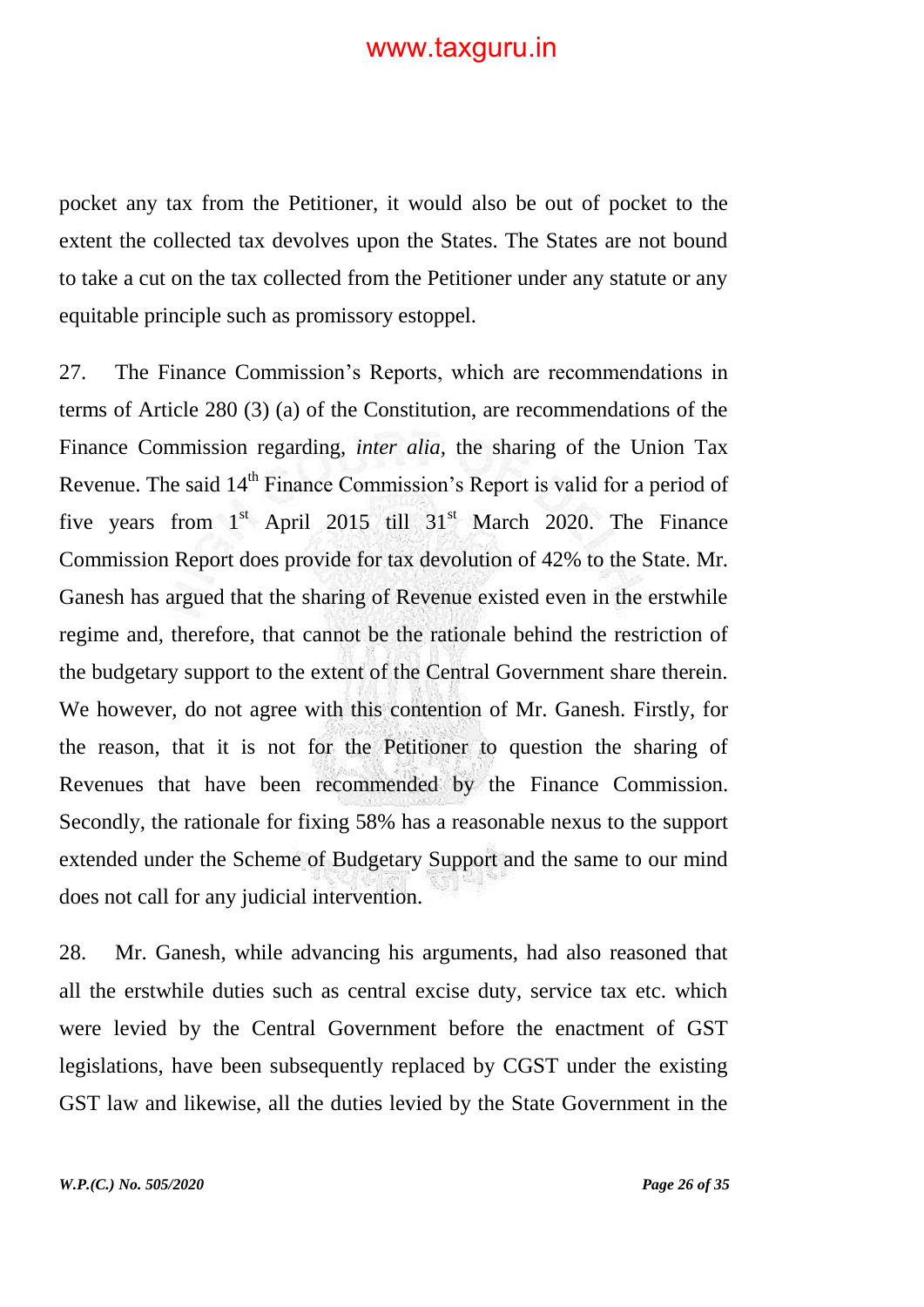erstwhile tax regime have been replaced by SGST in the present tax regime. This is a completely wrong proposition as under the dual GST model, both the Centre and the States concurrently levy and collect the tax on supply of goods and services. This leads to consolidation of tax base and better administration. We fail to comprehend in what way the Petitioner has equated erstwhile excise duty and other duties levied by the Central Government in the erstwhile regime with existing CGST, as the two tax regimes are completely different. It is not the case that erstwhile duties levied by the Centre have been replaced by CGST.

29. Now let us also examine the case law that has been relied upon by the Petitioner in support of his submissions. Reliance placed on the decision of the Court in *K.M Refineries* (supra) is misplaced. We agree with the submissions of Mr. Bansal in this regard that in *K.M Refineries* (supra), the Court was dealing with only an executive order. As opposed to it, in the present case, the exemption from excise duty has been taken away by a legislative fiat of the Parliament.

30. The decision of the Court in *Mannuelsons Hotels* (supra), also, is not relevant to the present case. To better appreciate the findings of the Supreme Court, it is necessary to understand the factual matrix giving rise to this case. In this case, on 11.07.1986, a G.O. was issued which accepted the recommendations of the Government of India, suggesting that tourism be declared as an "industry". Pursuant to the aforesaid G.O, the appellants began constructing a hotel building which was completed in the year 1991. In line with the said G.O, Kerala Building Tax Amendment Act, 1990 was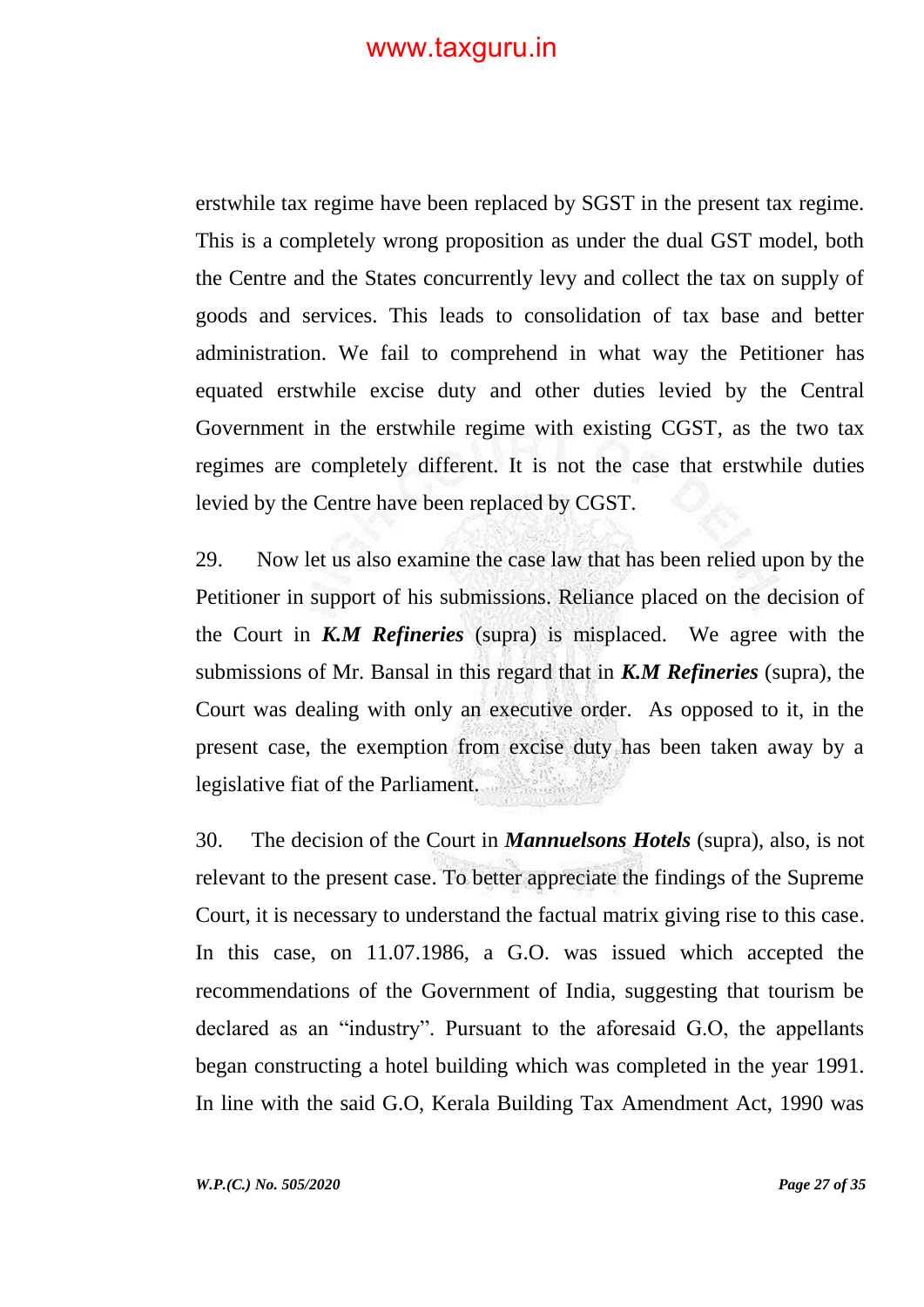passed w.e.f. from 06.11.1990 and Section 3-A was added, which granted the Government power by notification in the gazette to make exemption from the payment of building tax under the Act. However, no notification under Section 3-A was issued. Notice for fling returns under the Kerala Building Tax Act was issued to the appellants and this was contested by the Appellants on the ground that they were under no obligation to furnish any return under the said Act as they were exempt from the payment of building tax as per the G.O and Section 3-A. By letter dated 06.02.1997, the exemption promised by the G.O of 1986 was denied to the appellants stating that as Section 3-A had been omitted w.e.f. 01.03.1993, the power to grant exemption had itself gone and, therefore, no such exemption could be given to the appellants. Thus, the issue for consideration before the Court was that whether the appellant was entitled to claim exemption from payment of property tax under the Kerala Building Tax Act, 1975, as amended, as per Section 3-A, on ground of promissory estoppel. The said Section 3-A came in force from 06.11.1990 and had been later omitted w.e.f. 01.03.1993. The Court in this case noted in paragraph 36 as follows:

*"36 .…This would make it clear that from 06.011.1990 to 01.03.1993, the power to grant exemption from building tax was statutorily conferred by Section 3-A on the Government. And we have seen that the Statement of Objects and Reasons for introducing Section 3-A expressly states that the said section was introduced in order to fulfil one of the promises contained in the G.O. dated 11-7-1986. We find that the appellants, having relied on the said G.O. dated 11-7-1986, had, in fact, constructed a hotel building by 1991. It is clear, therefore, that the non-issuance of a notification under Section 3-A was an arbitrary act of the Government which must be remedied by application of the doctrine of promissory estoppel, as has been held by us hereinabove. The*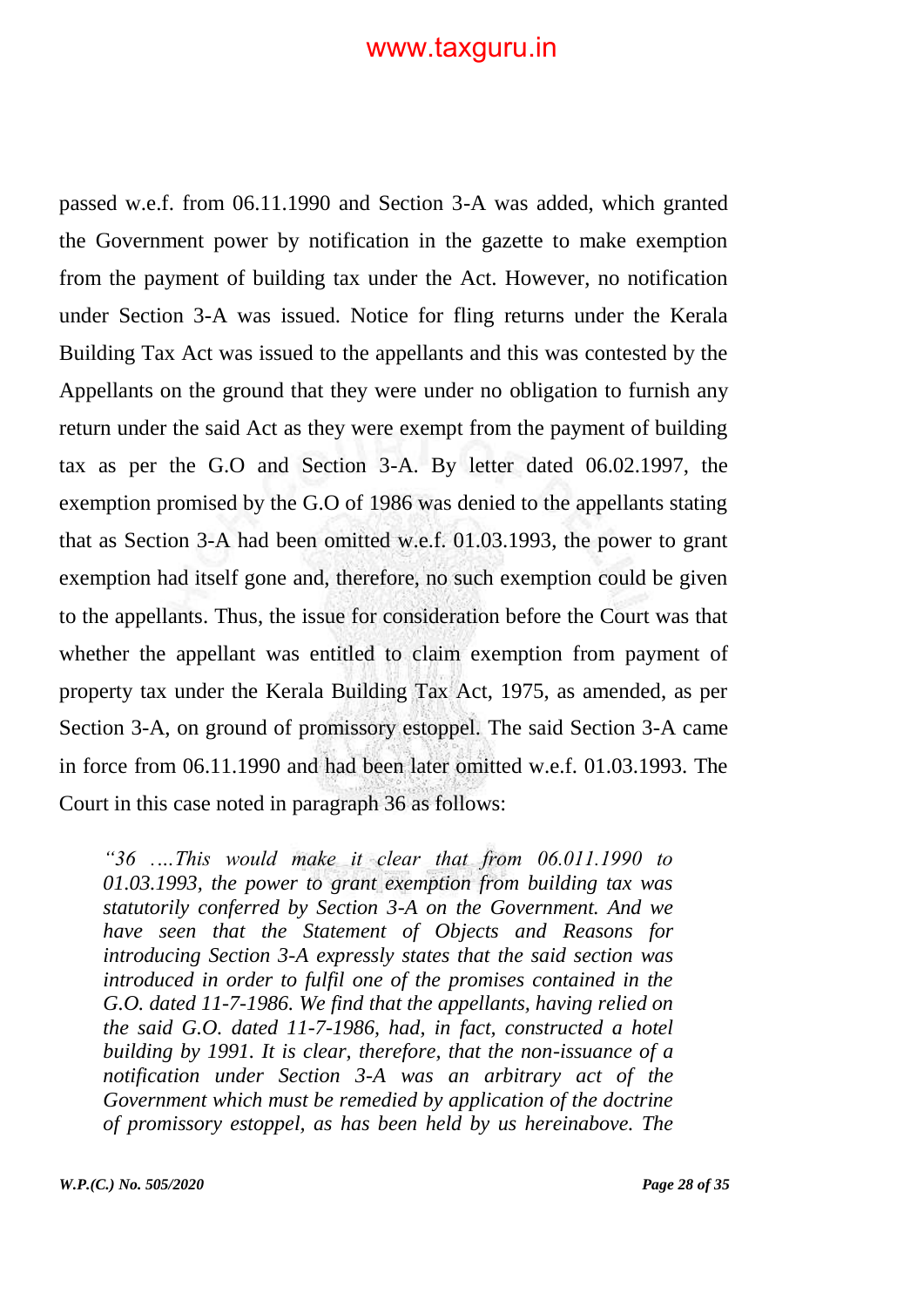*ministerial act of non-issue of the notification cannot possibly stand in the way of the appellants getting relief under the said doctrine for it would be unconscionable on the part of the Government to get away without fulfilling its promise. It is also an admitted fact that no other consideration of overwhelming public interest exists in order that the Government be justified in resiling from its promise. The relief that must, therefore, be moulded on the facts of the present case is that for the period that Section 3-A was in force, no building tax is payable by the appellants. However, for the period post-1-3-1993, no statutory provision for the grant of exemption being available, it is clear that no relief can be given to the appellants as the doctrine of promissory estoppel must yield when it is found that it would be contrary to statute to grant such relief…"* (emphasis supplied)

31. Thus, *Mannuelson's* case (supra) is clearly distinguishable on facts from the present case before us. Noticeably, in *Mannuelson's* case (supra), the decision was rendered on the issue of promissory estoppel against the action of the Government, i.e, an executive action, but, more importantly, this case also goes against the Petitioner in as much as, the Supreme Court while granting the relief of promissory estoppel was also mindful of the fact that in case where there is no statutory provision for the grant of exemption, no relief can be given. In Paragraph 36 of the judgment, the Court notes that no mandamus could be issued to the legislature to amend the Kerala Building Tax Act, 1975, for that would necessarily involve the judiciary in transgressing into a forbidden field under the constitutional scheme of separation of power.

32. Ergo, in view of the proviso to Section 174 (2) (c) of the CGST Act, the issue that arises for our consideration is whether the doctrine of promissory estoppel can be invoked against a legislative act, because in the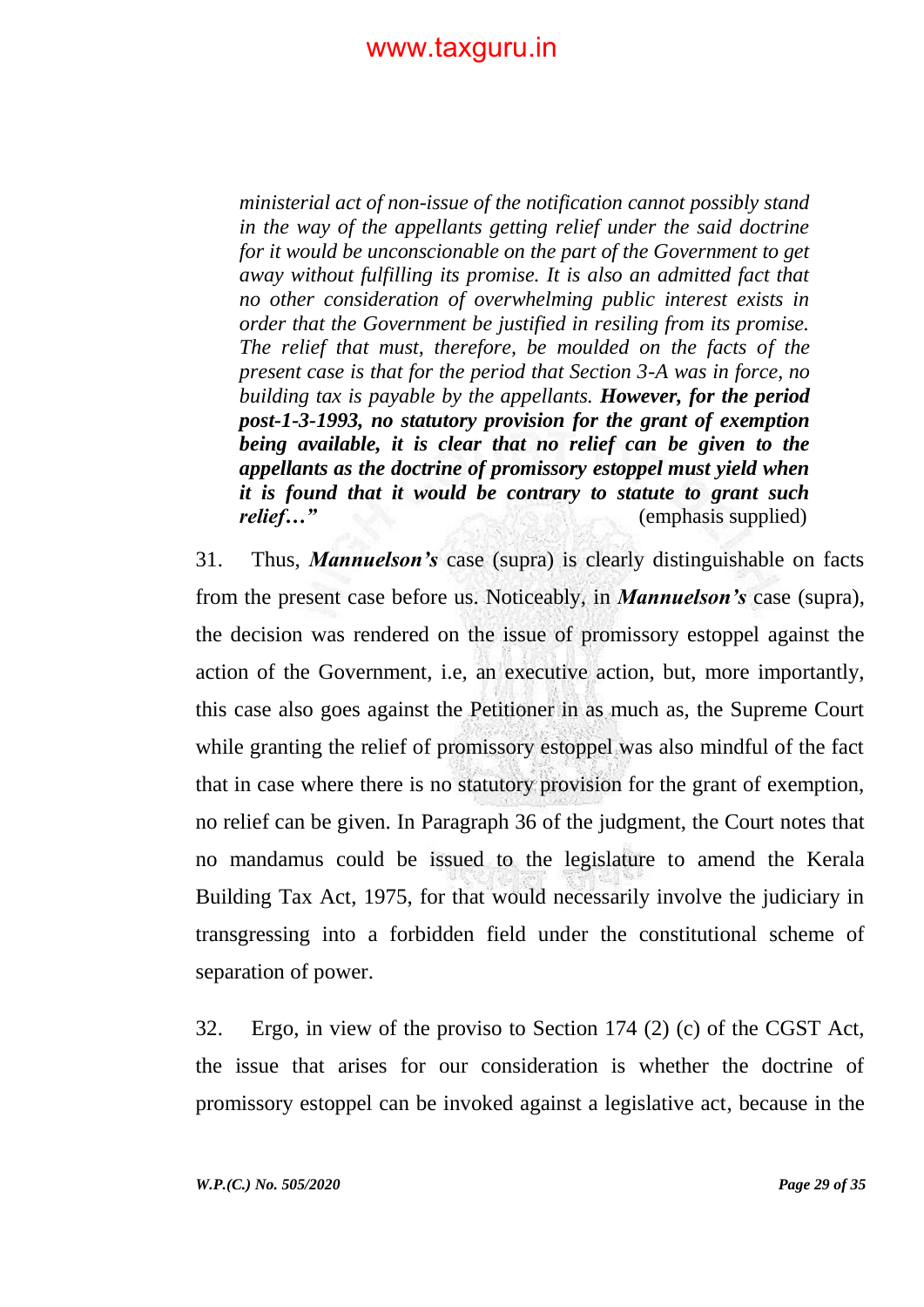present case, the government has clearly acted in accordance with the law laid down by the Parliament. When the law itself has undergone a complete revision, can the doctrine of promissory estoppel still be invoked, in light of Section 174(2) (c) of the CGST Act? The issue that arises in the present petition has been firmly established in a string of judgments and is no longer a point which is untouched by dictum.

33. We may in this connection refer to the decision of the Supreme Court in the case of *Shree Sidhbali Steels Ltd. And Ors. Vs. State of U.P and Ors.*, (2011) 3 SCC 193. The facts of this case were that a new Industrial Policy dated 30.4.1990 was declared by the State Government assuring the grant of 33.33% hill development rebate on the total amount of electricity bills to new entrepreneurs for a period of 5 years. This period was extended by another period of 5 years to be made available to new industrial units set up till 31.3.1997. Vide Notifications dated 18.6.1998 and 25.1.1999, uniform tariffs of electricity were introduced whereby the rebate so given was reduced to 17%. Post 2000, vide a Notification dated 7.8.2000, a new tariff was announced which completely withdrew the hill development rebate. A challenge to the aforesaid notifications was turned down by the two judge bench of the Supreme Court in *U.P. Power Corpn. Ltd.* v. *Sant Steels and Alloys (P) Ltd.*, (2008) 2 SCC 777, which took a very restrictive view of Section 49 of the Electricity (Supply) Act of 1948, stating that any notification issued thereunder can only be revoked or modified if express provision was made for such revocation under Section 49 itself. Further, such revocation could take place under the General Clauses Act only if such withdrawal was in larger public interest, or if legislation was enacted by the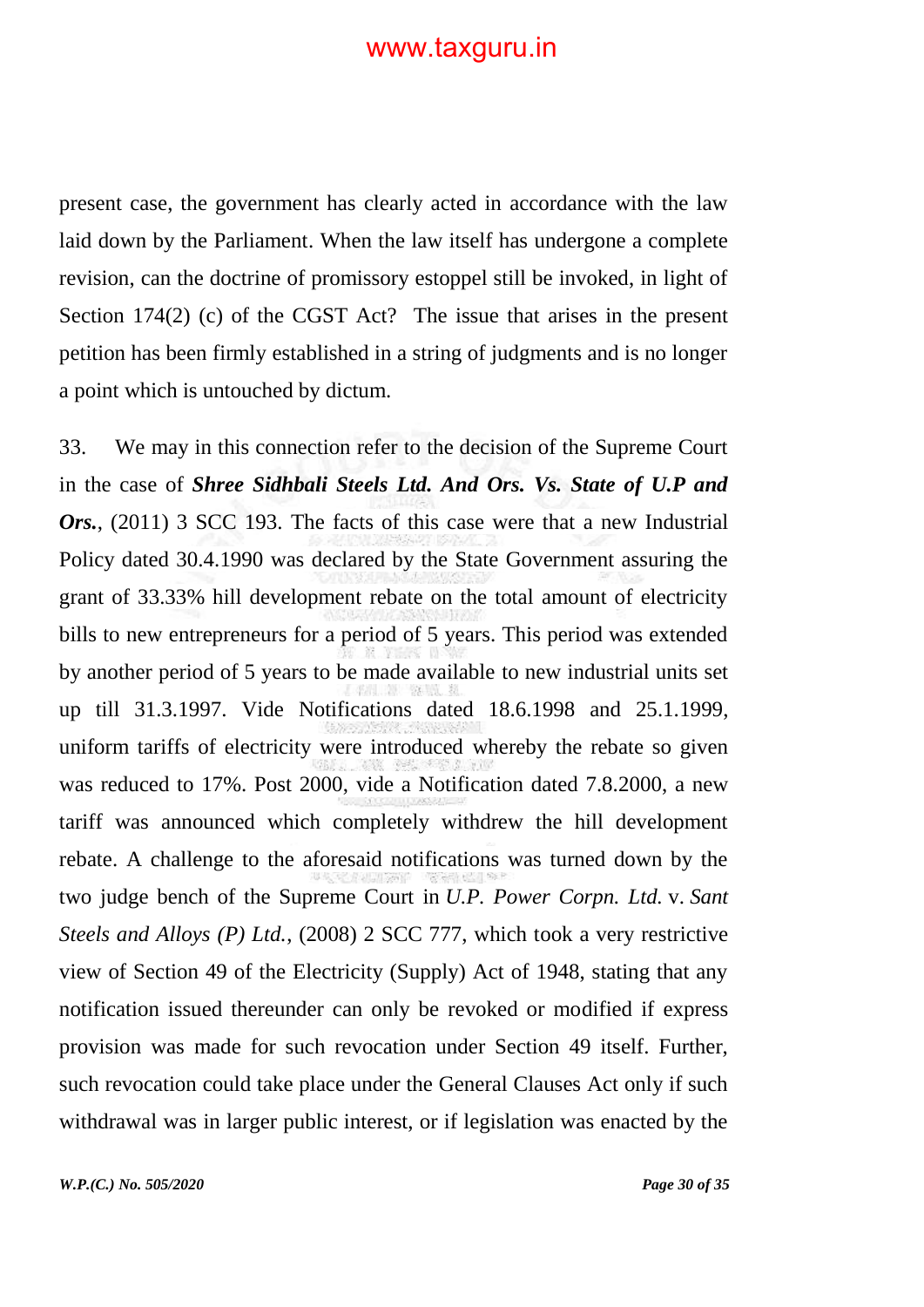legislature authorising the Government to withdraw the benefit granted by the notification. The matter was referred to the larger three judge bench in *Shree Sidhbali Steels* (supra) which overruled *Sant Steels case* (supra), stating that its interpretation of Section 49 of the Electricity Supply Act was plainly incorrect, and that Sections 14 and 21 of the General Clauses Act made it clear that power under the said sections can be exercised from time to time and carries with it the power to withdraw, modify, amend or cancel the notifications earlier issued. Thus, while deciding the case, one of the questions that fell for consideration before the three judge bench of the Supreme Court was whether a benefit given by a statutory notification can be withdrawn by the Government by another statutory notification under a different statute and whether the principle of promissory estoppel would be applicable to exercise of statutory powers. The Court observed as under:

*"31. It is an admitted position that the Notification dated 28-6- 1996, granting rebate to the industries set up in hill areas, was issued in exercise of powers conferred by Section 49 of the Electricity (Supply) Act, 1948. By the said notification rebate in electricity charges to the extent of 33.33% was given to the industries, which were set up in the hill areas during the specified period. It is also an admitted position that thereafter, by Notifications dated 18-6-1998 and 25-1-1999, issued in exercise of the powers conferred by Section 49 of the Act of 1948, the percentage of rebate granted by the earlier notification was reduced to 17%. However, by Notification dated 7-8-2000 the benefit, which was granted to the industries set up in the hill areas regarding rebate in the electricity charges, was completely withdrawn. What is relevant to notice is that it is not in dispute that the Notification dated 7-8-2000 withdrawing the benefits granted earlier, was issued in exercise of powers conferred by Section 24 of the Uttar Pradesh Electricity Reforms Act, 1999. The abovementioned fact makes it evident that the benefits, which*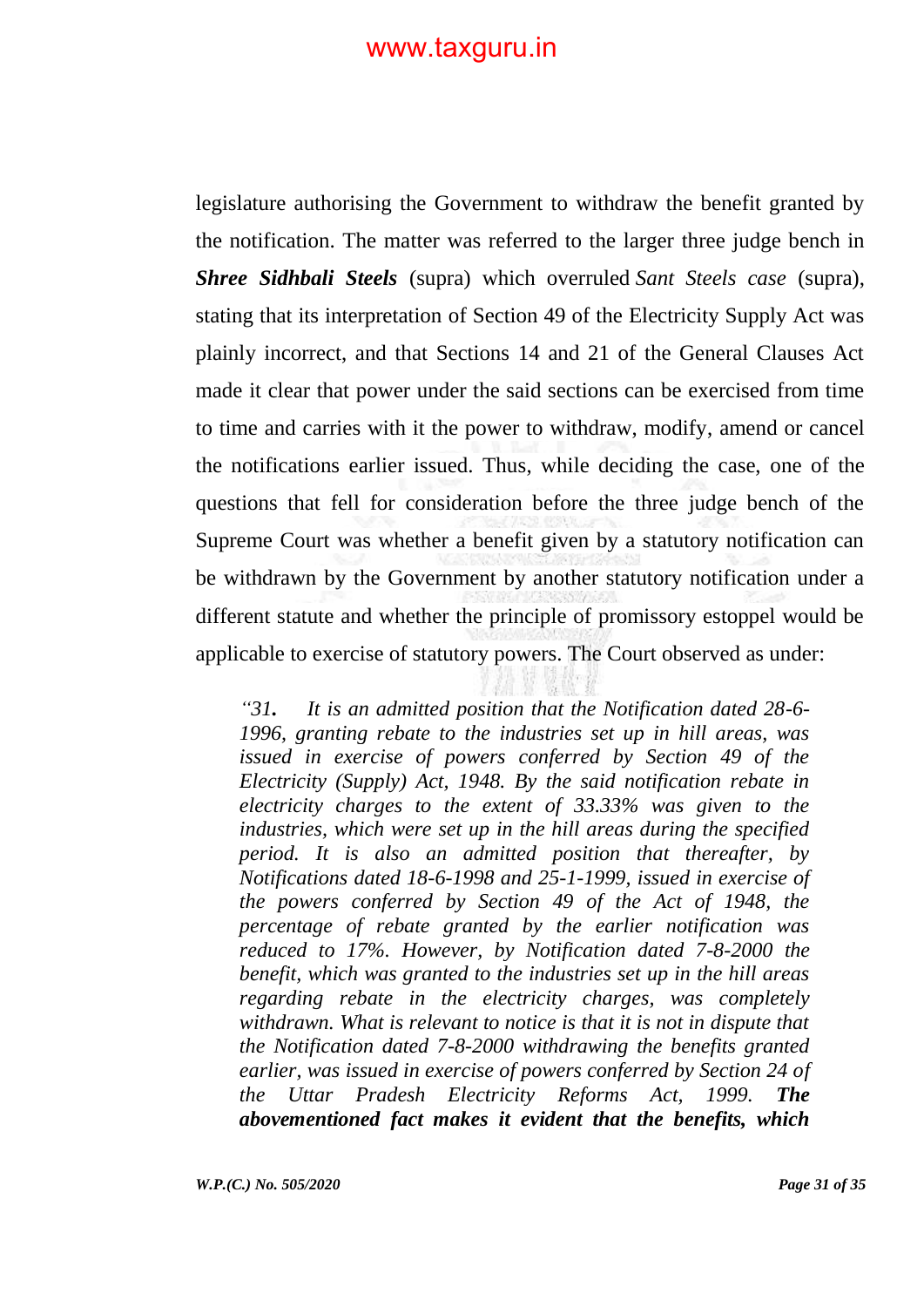*were granted and/or curtailed in exercise of statutory powers, were subsequently withdrawn in exercise of another statutory power conferred by another statute, namely, the Uttar Pradesh Electricity Reforms Act, 1999. In the light of the abovementioned facts, the question whether the principle of promissory estoppel would apply to exercise of statutory powers will have to be considered.*

*32. x x x*

*33. Where public interest warrants, the principles of promissory estoppel cannot be invoked. The Government can change the policy in public interest. However, it is well settled that taking cue from this doctrine, the authority cannot be compelled to do something which is not allowed by law or prohibited by law. There is no promissory estoppel against the settled proposition of law. Doctrine of promissory estoppel cannot be invoked for enforcement of a promise made contrary to law, because none can be compelled to act against the statute. Thus, the Government or public authority cannot be compelled to make a provision which is contrary to law."* (emphasis supplied)

34. In *I.T.C Bhadrachalam Paperboards and Another Vs. Mandal Revenue Officer, A.P and Ors.*, (1996) 6 SCC 634, the controversy was over the applicability of an exemption notification issued under the Andhra Pradesh Non-agricultural Land Assessment Act, 1963. The only mode of publication of such exemption order was publication in the Andhra Pradesh Gazette. After such publication, orders granting exemption were required to be laid before the Legislative Assembly. There was no other mode of publication prescribed. It is in that context the Supreme Court found an order of exemption granted in a Government order, which was not published in the Official Gazettes nor issued under any enactment was not enforceable. The Supreme Court held that the Government can act only in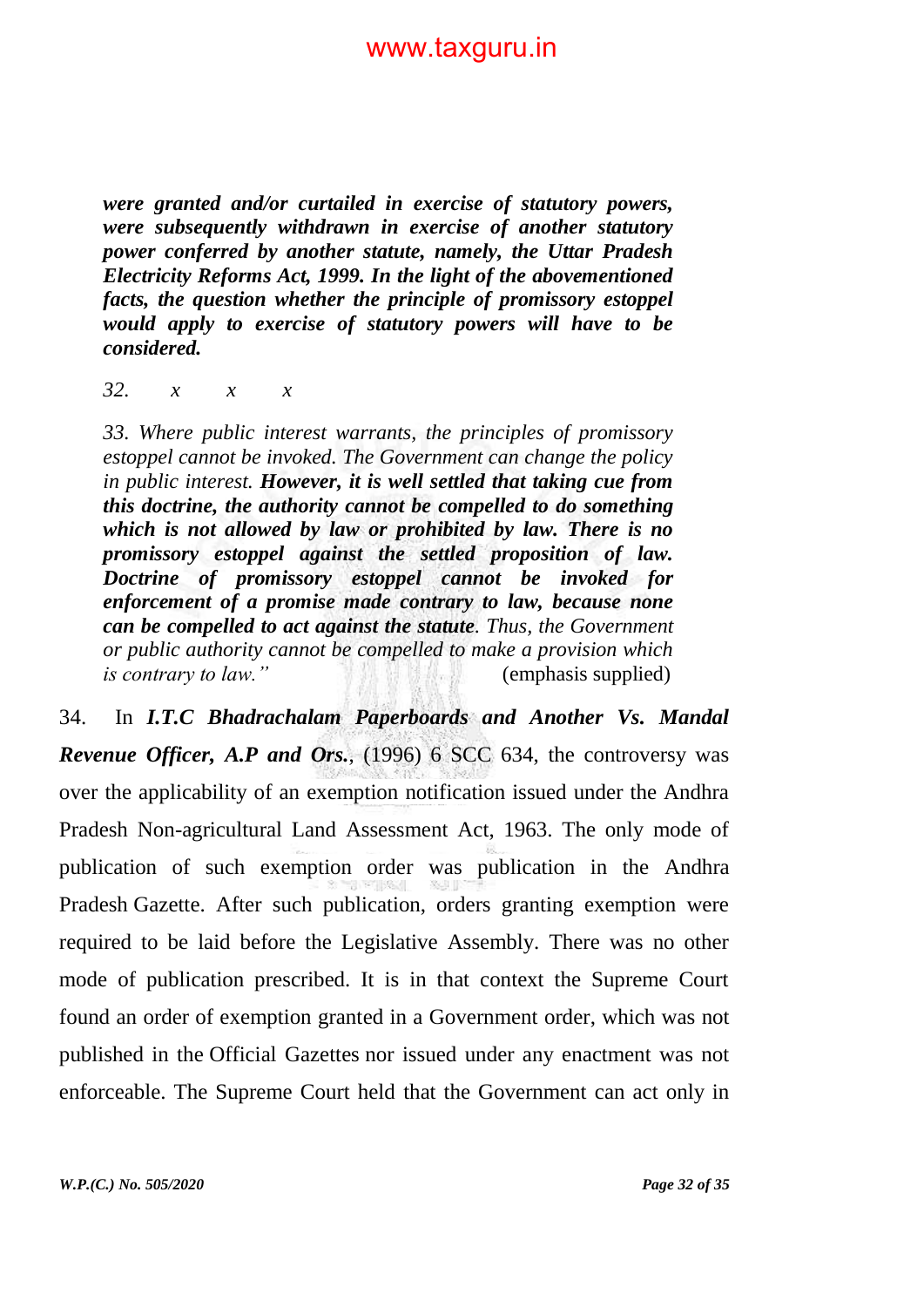accordance with the statute. One of the submissions before the Court was that even if it is held that publication of GOM in the Gazette was mandatory and the non-publication in the Gazette as required would render it invalid, yet, GOMs could be treated as a representation and a promise and the doctrine of promissory estoppel can be invoked to carry out such representation. The Court while dealing with this submission holds in paragraph 30 as under*:*

*"30. It is submitted that by allowing the Government to go back on such representation, the appellant will be prejudiced. The learned counsel also contended that where the Government makes a representation, acting within the scope of its ostensible authority, and if another person acts upon such representation, the Government must be held to be bound by such representation and that any defect in procedure or irregularity can be waived so as to render valid which would otherwise be invalid. The counsel further submitted that allowing the Government to go back upon its promise contained in GOMs No. 201 would virtually amount to allowing it to commit a legal fraud. For a proper appreciation of this contention, it is necessary to keep in mind the distinction between an administrative act and an act done under a statute. If the statute requires that a particular act should be done in a particular manner and if it is found, as we have found hereinbefore, that the act done by the Government is invalid and ineffective for non-compliance with the mandatory requirements of law, it would be rather curious if it is held that notwithstanding such non-compliance, it yet constitutes a "promise" or a "representation" for the purpose of invoking the rule of promissory/equitable estoppel. Accepting such a plea would amount to nullifying the mandatory requirements of law besides providing a licence to the Government or other body to act ignoring the binding provisions of law. Such a course would render the mandatory provisions of the enactment meaningless and superfluous. Where the field is occupied by an enactment, the executive has to act in accordance therewith, particularly where the provisions are mandatory in nature. There is no room for any*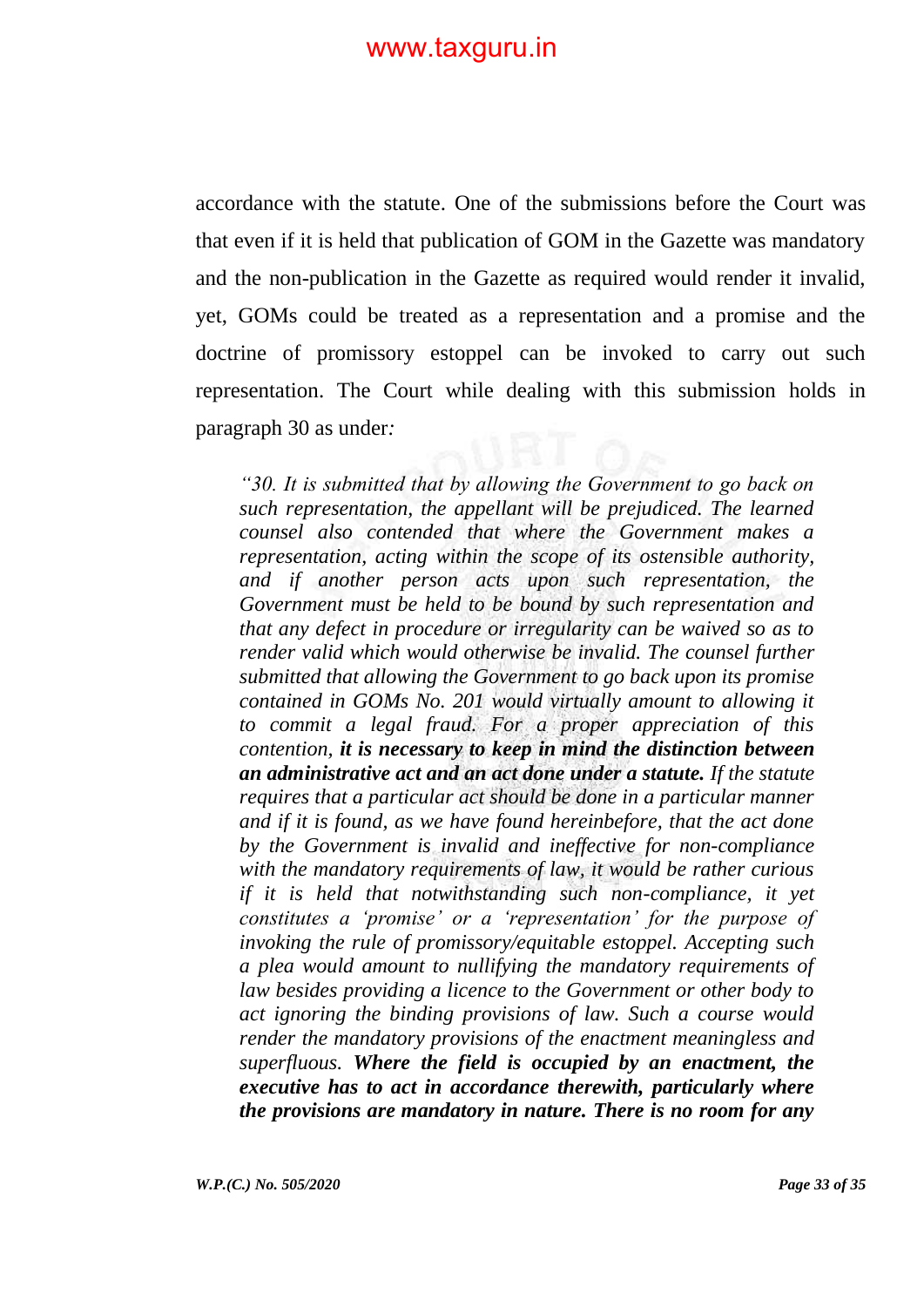*administrative action or for doing the thing ordained by the statute otherwise than in accordance therewith. Where, of course, the matter is not governed by a law made by a competent legislature, the executive can act in its executive capacity since the executive power of the State extends to matters with respect to which the legislature of a State has the power to make laws (Article 162 of the Constitution). The proposition urged by the learned counsel for the appellant falls foul of our constitutional scheme and public interest. It would virtually mean that the rule of promissory estoppel can be pleaded to defeat the provisions of law whereas the said rule, it is well settled, is not available against a statutory provision. The sanctity of law and the sanctity of the mandatory requirement of the law cannot be allowed to be defeated by resort to rules of estoppel. None of the decisions cited by the learned counsel say that where an act is done in violation of a mandatory provision of a statute, such act can still be made a foundation for invoking the rule of promissory/equitable estoppel. Moreover, when the Government acts outside its authority, as in this case, it is difficult to say that it is acting within its ostensible authority."* (emphasis supplied)

35. Thus, what clearly emerges from the decisions taken note of hereinabove is that the plea of promissory estoppel cannot be enforced against an act done in accordance with the statutory provisions of law. Under Section 174 (2) (c) of the CGST Act, express provision has been made by the Parliament to provide that any tax exemption granted as an incentive against investment through a notification under, *inter alia*, the erstwhile Central Excise Act, shall not continue as a privilege if the said notification is rescinded, and in the present case, the notification which granted 100% excise duty exemption was, in fact, rescinded. Thus, in the absence of any challenge by the Petitioner to the rescission of the said notification which granted exemption or to the *vires* of the proviso to Section 174 (2) (c) of the CGST Act, no plea of promissory estoppel is